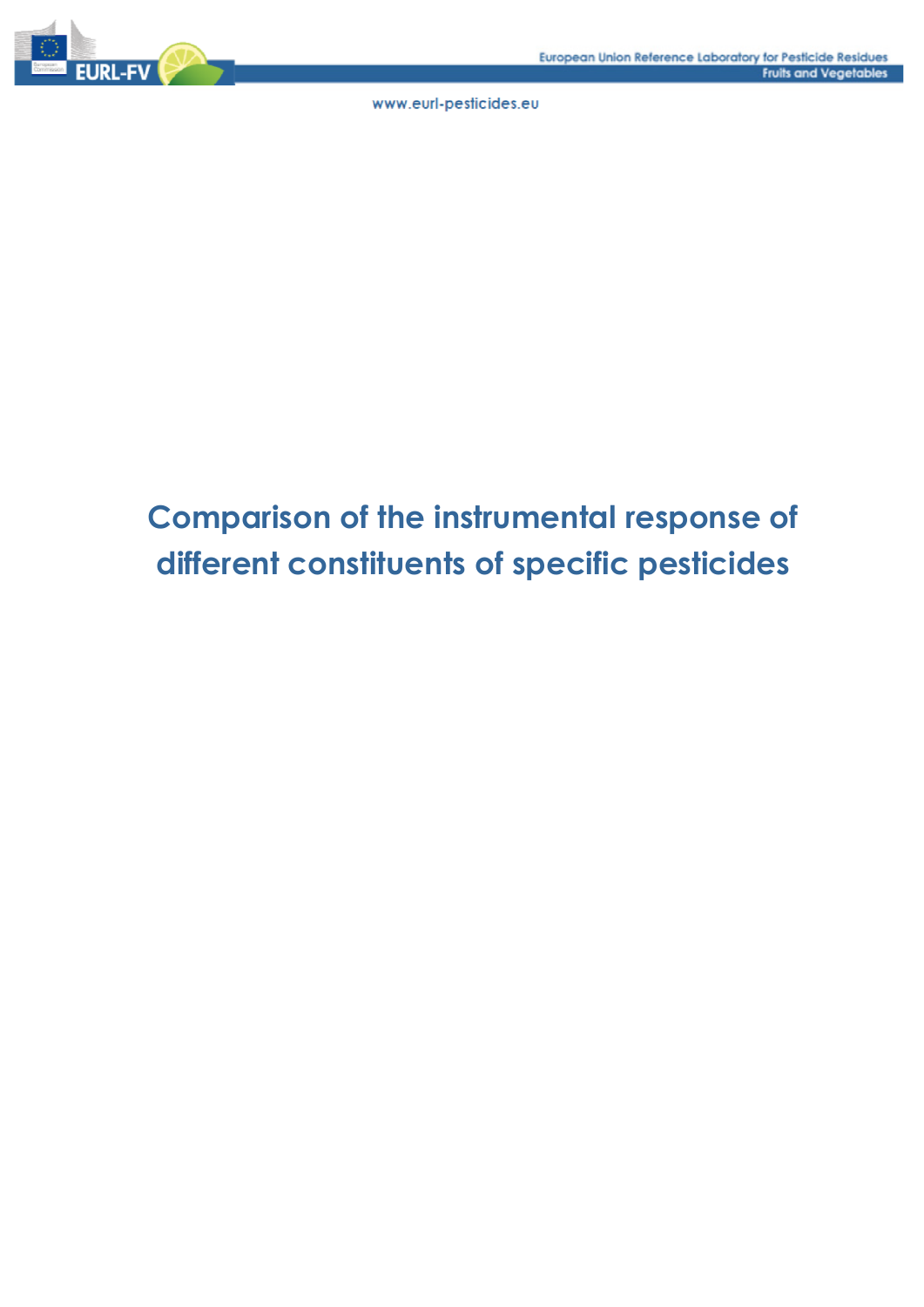

# **Table of contents**

| 1. Aim and scope                                                       | $\mathbf{2}$ |
|------------------------------------------------------------------------|--------------|
| 2. Short description                                                   | $\mathbf{2}$ |
| 3. Apparatus and consumables                                           | 3            |
| <b>4. Chemicals</b>                                                    | 3            |
| 5. Procedure                                                           | 3            |
| 5.1. Extraction of blank samples of representative matrices            | 3            |
| 5.2. Spiking of blank extracts                                         | 4            |
| 5.3. Methodology                                                       | 4            |
| 5.4. Instrumentation and analytical conditions for the LC-MS/MS system | 4            |
| 5.4.1. 1290 UHPLC (Agilent)                                            | 5            |
| 5.4.2. 6490A triple quadrupole system (Agilent)                        | 5            |
| 5.5. Instrumentation and analytical conditions for the GC-MS/MS system | 6            |
| 5.5.1. Intuvo 9000 GC system (Agilent)                                 | 6            |
| 5.5.2. 7410 triple quadrupole system (Agilent)                         | 6            |
| <b>6. Results</b>                                                      | 7            |
| 6.1. Chlordane                                                         | 10           |
| 6.2. Cyfluthrin                                                        | 11           |
| 6.3. Cypermethrin                                                      | 12           |
| 6.4. Fenpyroximate                                                     | 15           |
| 6.5. Metaflumizone                                                     | 16           |
| 6.6. Spinosyns and spinosyn derivatives                                | 17           |
| 6.6.1. Spinetoram                                                      | 19           |
| 6.6.2. Spinosad                                                        | 20           |
| 6.7. Conclusions                                                       | 22           |
|                                                                        |              |
|                                                                        |              |
|                                                                        |              |

| 7. References                     | 23 |
|-----------------------------------|----|
| <b>APPENDIX: Mass Transitions</b> | 24 |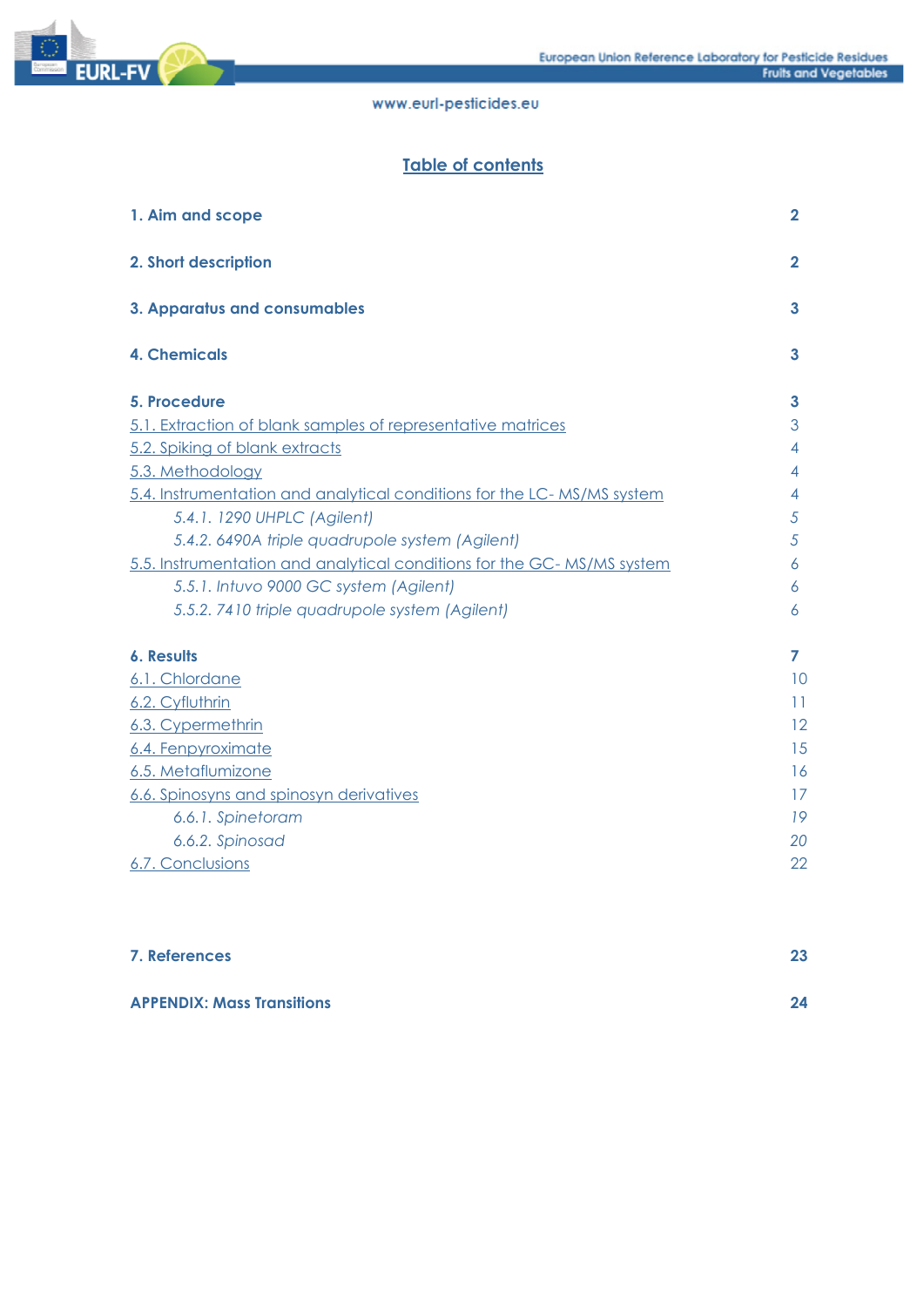

# **1. Aim and scope**

This document reports the comparison of the instrumental response produced by the different isomers or constituents in various pesticides whose residue definition involves more than one compound, such as spinosad (sum of constituents spinosyns A and spinosyn D) or metaflumizone (sum of (*E*) and (*Z*) isomers).

# **2. Introduction and short description**

Until not long ago, the commercial availability of individual constituents of certain pesticide mixtures was scarce, although the situation has improved in recent years and individual constituents are readily available through plenty of commercial vendors. However, many laboratories still purchase the analytical standards as mixtures of the constituents. In some cases, laboratories acquire the mixtures due to routine; in other cases, some of the laboratories may not be willing to acquire the often more expensive individual standards.

When a pesticide is defined as a sum of constituents and/or isomers, the laboratories have various options regarding the acquisition of the analytical standards and their quantitation. In some cases, the individual constituents and/or isomers can be purchased, optimized, and analysed but, usually, technical mixtures are employed for quantitation purposes.

However, this approach is only applicable to those compounds whose components provide the same instrumental response. Pesticides with a different instrumental signal for each constituent will result in incorrect quantitation (as has been observed during previous EUPTs), due to under or overestimations derived from the different relative intensities of these components. Therefore, an assessment of which pesticides can be quantitated as a sum of their constituents and which ones must be independently analysed is essential to ensure a correct performance of the laboratories.

The present study includes the compounds chlordane, cyfluthrin, cypermethrin, fenpyroxymate, metaflumizone, spinetoram and spinosad. The instrumental responses of the isomers or constituents of these compounds, together with an evaluation of their commercial availability (including their CAS number and relative costs) are also detailed.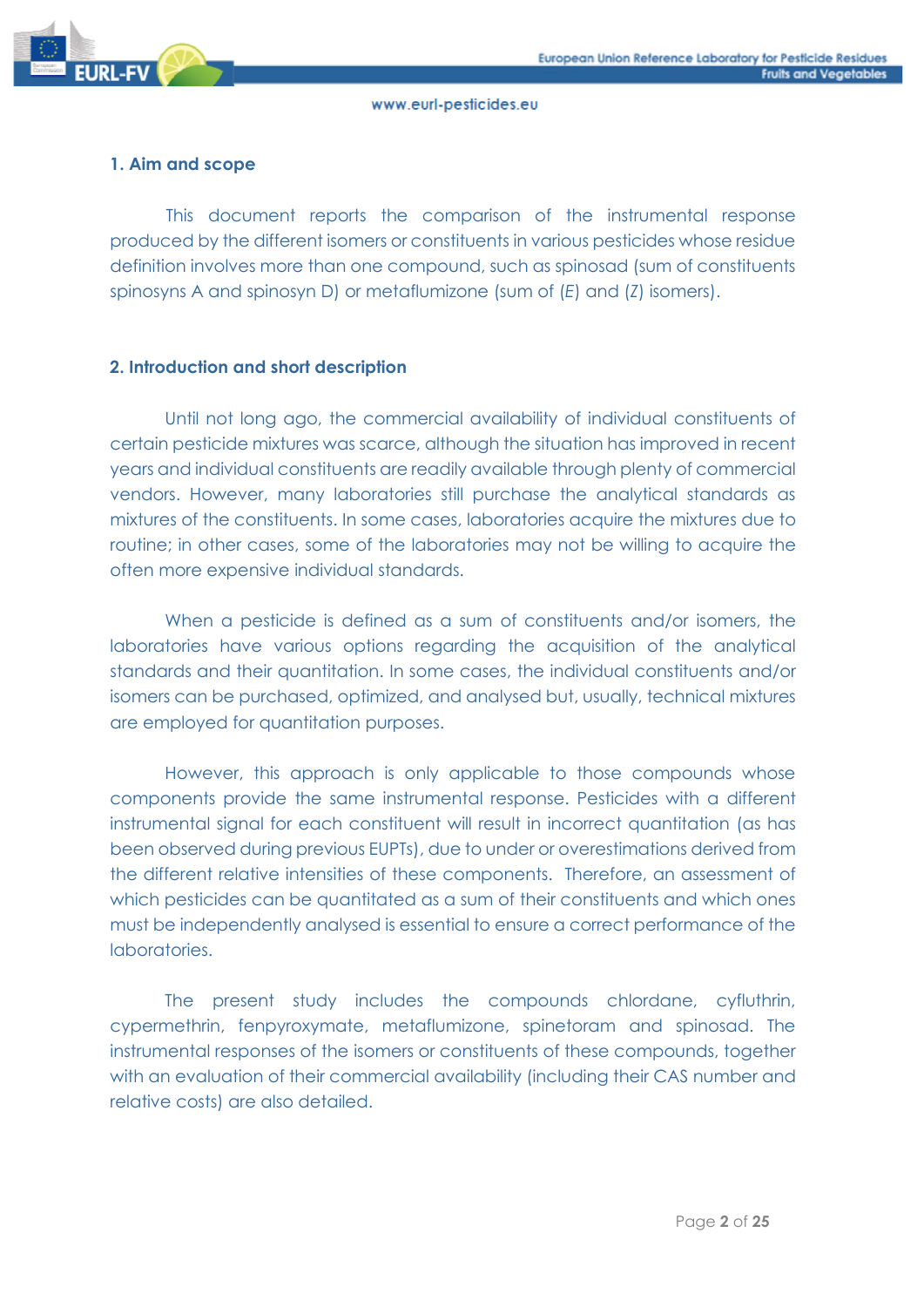

# **3. Apparatus and consumables**

- Automatic pipettes, suitable for handling volumes from 1 µL to 5 mL
- Graduated 10 mL pipette
- 50 mL and 15 mL PTFE centrifuge tubes
- Vortex Shaker IKATM 4 Basic
- Axial shaker Aaytax SR1 CP57
- Centrifuge Orto Alresa Consul 21, suitable for the centrifuge tubes employed in the procedure and capable of achieving 4000 rpm
- Concentration workstation
- Injection vials, 2 mL, suitable for LC and GC auto-sampler
- Amber vials, 4 mL

# **4. Chemicals**

- Acetonitrile ultra-gradient grade
- Trisodium citrate dihydrate
- Disodium hydrogenocitrate sesquihydrate
- Sodium chloride
- Anhydrous magnesium sulphate
- Primary secondary amine (PSA)
- Supel™ QuE Z-Sep
- Ammonium formate
- Ultra-pure water
- Methanol HPLC grade
- Formic acid
- Ethyl acetate
- Pesticide analytical standards

# **5. Procedure**

# 5.1. Extraction of blank samples of representative matrices

The evaluation of the aforementioned pesticides and their constituents was performed in three vegetable matrices representative of high-water content (tomato), high acid content (orange) and high fat content (avocado). Blank samples were extracted using the QuEChERS method, with a modification in the clean-up step for the avocado matrix.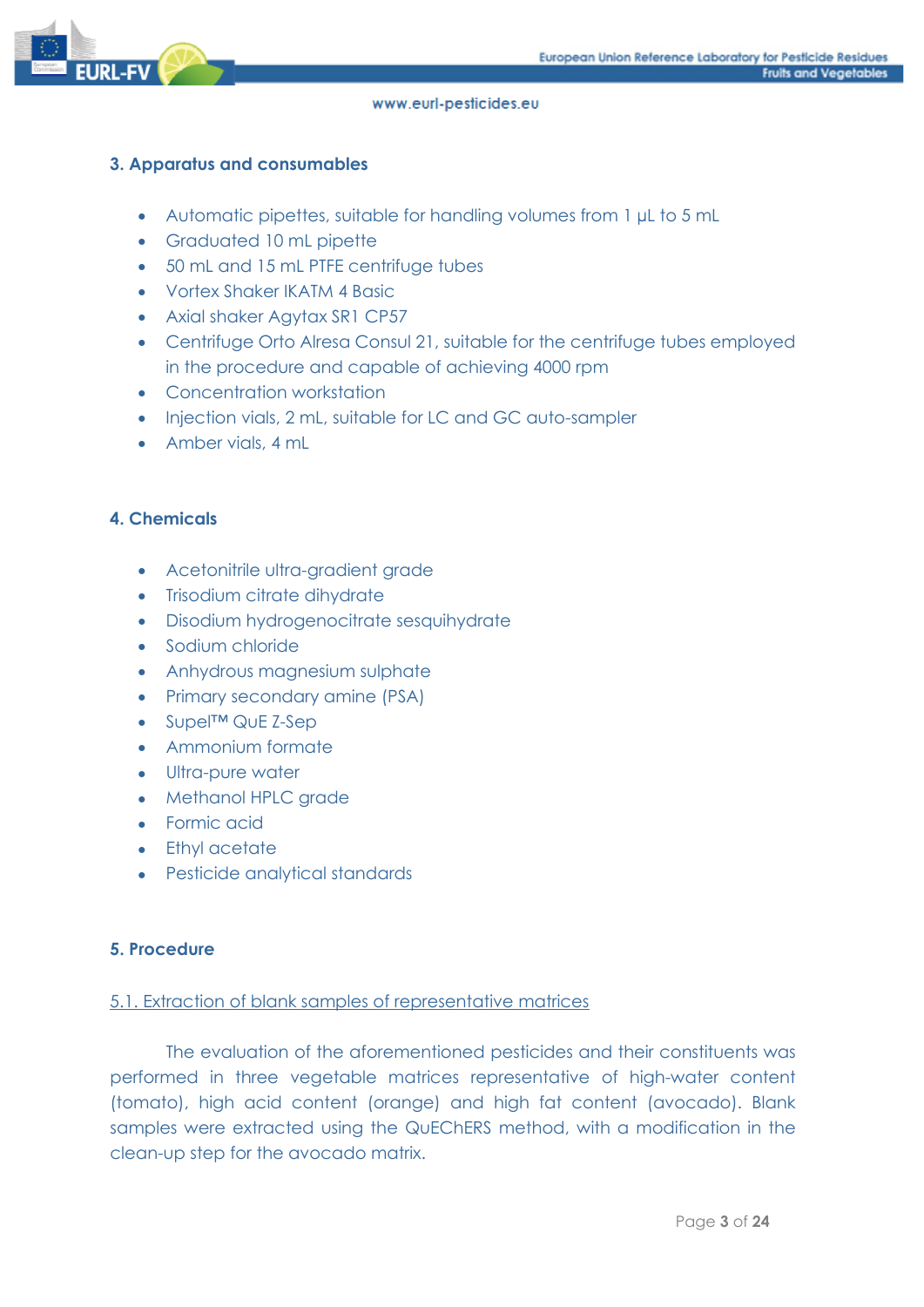

- 1. Weigh 10 g of homogenate sample (after cryogenic milling) in a 50-mL PTFE centrifuge tube.
- 2. Add 10 mL acetonitrile.
- 3. Shake the samples in an Agytax axial extractor for 4 min.
- 4. Add 4 g anhydrous magnesium sulphate, 1 g sodium chloride, 1 g trisodium citrate dihydrate and 0.5 g disodium hydrogencitrate sesquihydrate.
- 5. Shake the samples in an Agytax axial extractor for 4 min.
- 6. Centrifuge at 4000 rpm for 5 min.
- 7. Transfer a 5 mL aliquot of the supernatant to a 15 mL PTFE tube containing 750 mg anhydrous magnesium sulphate and 125 mg PSA (tomato, orange) or 750 mg anhydrous magnesium sulphate and 175 mg of Z-Sep (avocado).
- 8. Vortex the tubes for 30 sec.
- 9. Centrifuge at 4000 rpm for 5 min.
- 10. Acidify with 10 μL 5 % formic acid in acetonitrile (V/V) per mL of extract.

# 5.2. Spiking of blank extracts

Individual pesticide stock solutions (1000–2000 mg/L) were prepared in acetonitrile or ethyl acetate and were stored in screw-capped glass vials in the dark at -20 °C. These individual solutions were used to spike three replicates of each blank extract at a final concentration of 100 µg/L or 50 µg/L, depending on the sensitivity of each compound (but always the same for components of the same compound). With that purpose, 50 µL of each matrix were evaporated and reconstituted with the same volume of a solution containing one individual isomer/constituent -in acetonitrile for liquid chromatography coupled to triple quadrupole tandem mass spectrometry (LC-MS/MS) analysis and ethyl acetate for gas chromatography coupled to triple quadrupole tandem mass spectrometry (GC-MS/MS) analysis- at the corresponding concentration. The LC-MS/MS aliquots were afterwards diluted with 250  $\mu$ L of ultrapure water. Dimethoate-D<sub>6</sub> (LC-MS/MS) or lindane-D<sub>6</sub> (GC-MS/MS) were added as internal standards (50 µg/L) prior to injection.

# 5.3. Methodology

The GC and LC systems were operated in selected reaction monitoring (SRM). First, full scan (FS) analyses were carried out to select the most sensitive precursor ions. Then, product ion scans (PIS) were performed to select the most abundant product ions. Finally, two SRM transitions and the correct ratio between the abundances of the two optimised SRM transitions (SRM1/SRM2) were used, alongside retention time matching. to obtain the maximum sensitivity for the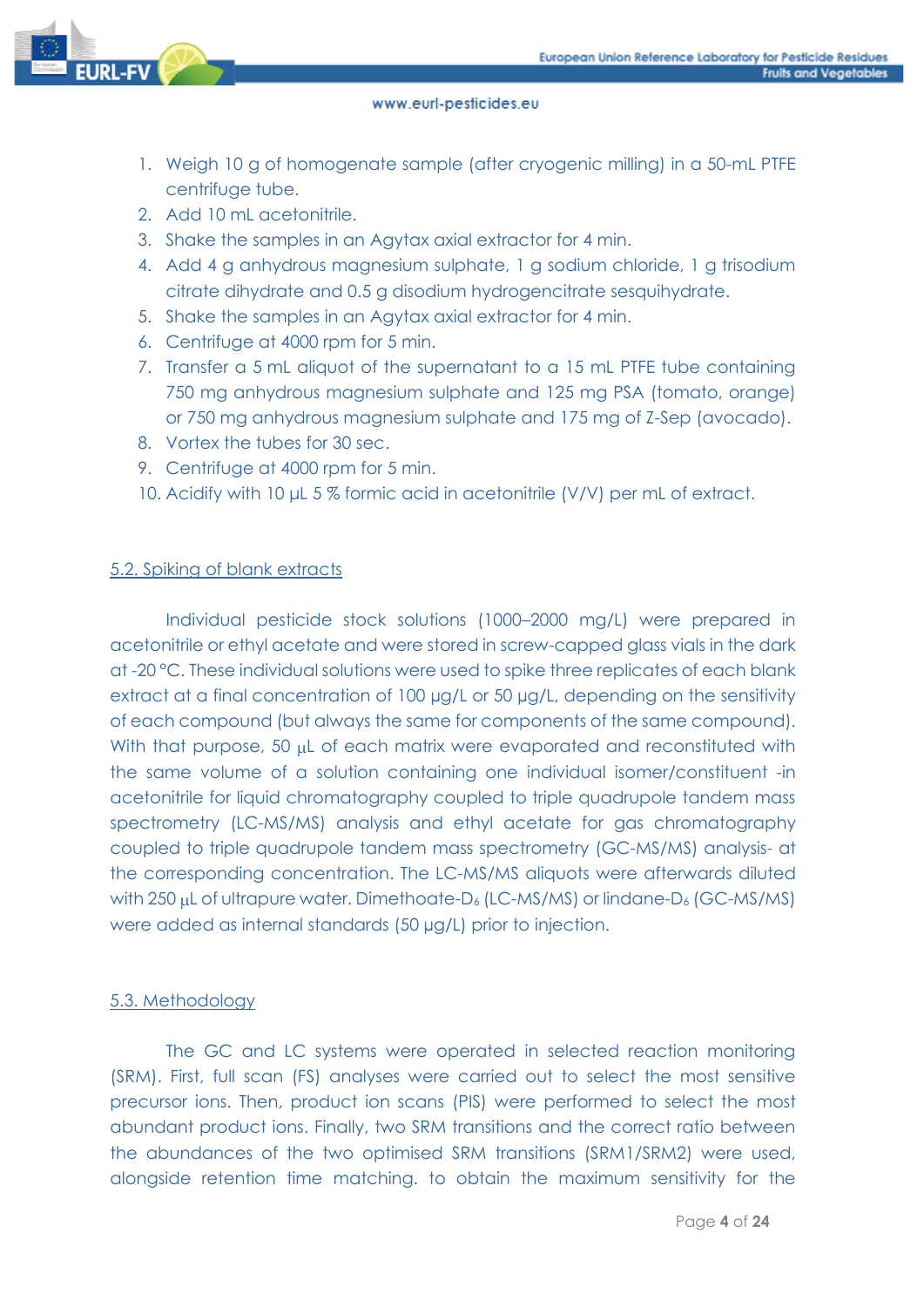

detection of the target molecules. The instrumental responses produced by the different constituents and/or isomers of a single pesticide were assessed and compared in terms of area and ratio between two transitions (quantitation and confirmation transitions). The mass transitions used are presented in the **Appendix** (**Table A1** for LC-MS/MS parameters and **Table A2** for GC-MS/MS parameters).

# 5.4. Instrumentation and analytical conditions for the LC-MS/MS system

# *5.4.1. 1290 UHPLC (Agilent)*

- Column: Zorbax Eclipse Plus C8 2.1x100 mm and 1.8 µm particle size (Agilent)
- Mobile phase A: Water (0.1 % formic acid, 5 mM ammonium formate, 2 % MeOH)
- Mobile phase B: Methanol (0.1 % formic acid, 5 mM ammonium formate, 2 % water)
- Column temperature: 35 ºC
- Flow rate: 0.3 mL/min
- Injection volume: 5 µL

Mobile phase gradient for pesticides analysis:

| Time [min] | Mobile phase A Mobile phase B |         |
|------------|-------------------------------|---------|
|            | 100 %                         | $0\%$   |
|            | $80\%$                        | $20\%$  |
| 15         | $0\%$                         | $100\%$ |
|            | በ %                           | $100\%$ |

Re-equilibration time with initial mobile phase was set to 2.5 minutes.

*5.4.2. 6490A triple quadrupole system (Agilent)*

- Ionisation mode: positive mode and negative mode
- Capillary (positive and negative): 3000 V
- Nebulizer: 45 psi
- Nozzle: 400 V
- Drying gas flow: 13 L/min
- Drying gas temperature: 120 ºC
- Sheath gas flow: 10 L/min
- Sheath gas temperature: 375 °C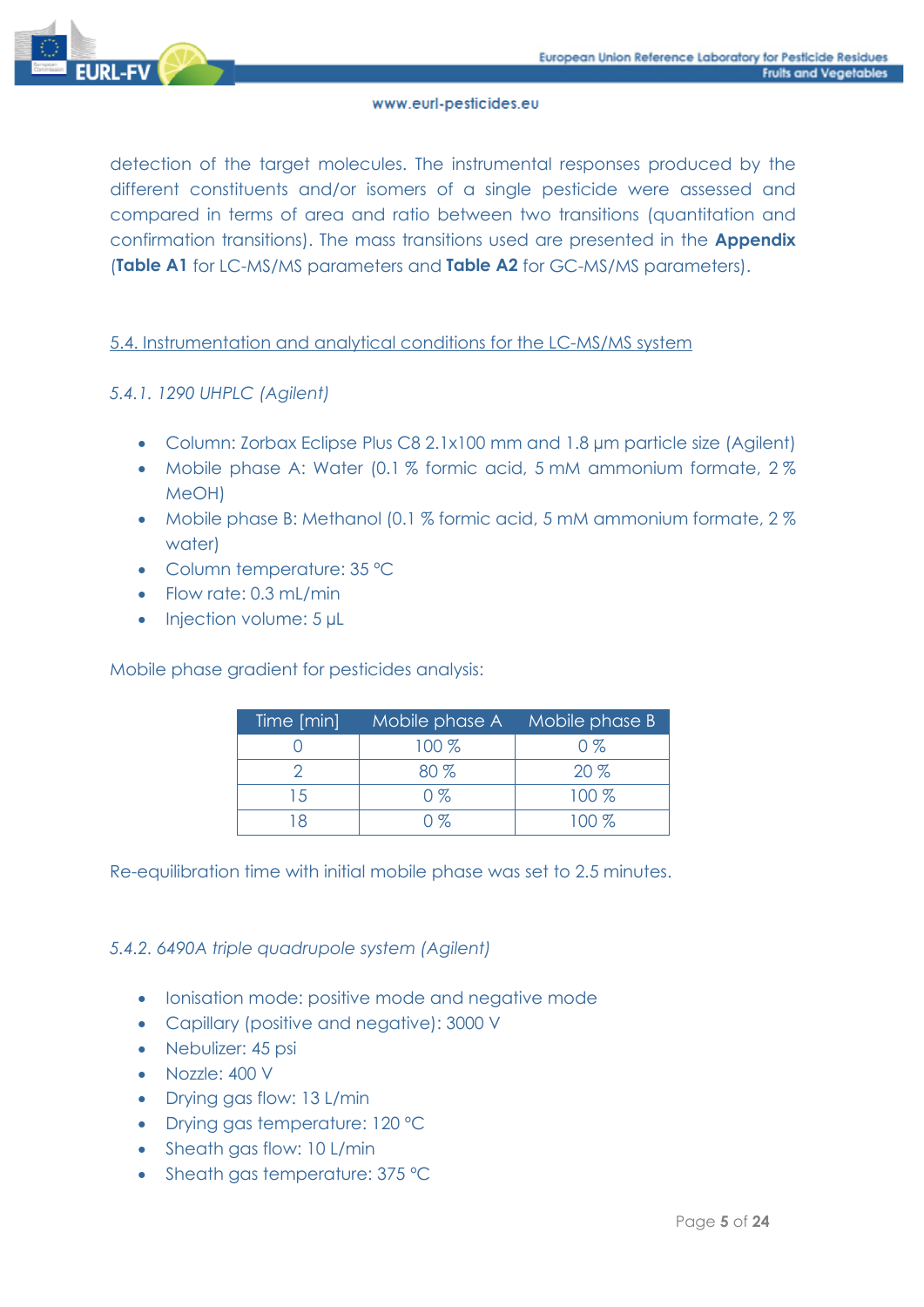

- High Pressure RF (positive): 150 V
- High Pressure RF (negative): 110 V
- Low Pressure RF (positive): 60 V
- Low Pressure RF (negative): 60 V

# 5.5. Instrumentation and analytical conditions for the GC- MS/MS system

# *5.5.1. Intuvo 9000 GC system (Agilent)*

- Column: 2 planar columns HP-5MS UI (15 m long × 0.25 mm i.d. × 0.25 µm film thickness)
- Injection mode: splitless
- Ultra-inert inlet liner with a glass wool frit from Agilent
- Injection volume: 1 µl
- Injector temperature: 80 °C hold for 0.1 min, then up to 300 °C at 600 °C/min, hold for 5 min and then to 250 ºC at 100 °C/min
- Carrier gas: Helium at constant flow = 1.28 mL/min column 1, 1.48 mL/min column 2
- Carrier gas purity: 99.999 %
- Oven temperature: 60 °C for 0.5 min, up to 170 °C at 80 °C/min, and up to 310 °C at 20 °C/min

### *5.5.2. 7410 triple quadrupole system (Agilent)*

- Ionisation mode: electron impact ionisation
- Temperature of the transfer line: 280 °C
- Temperature of ion source: 280 °C
- Collision gas: nitrogen
- Collision gas purity: 99.999 %
- Solvent delay: 2.6 min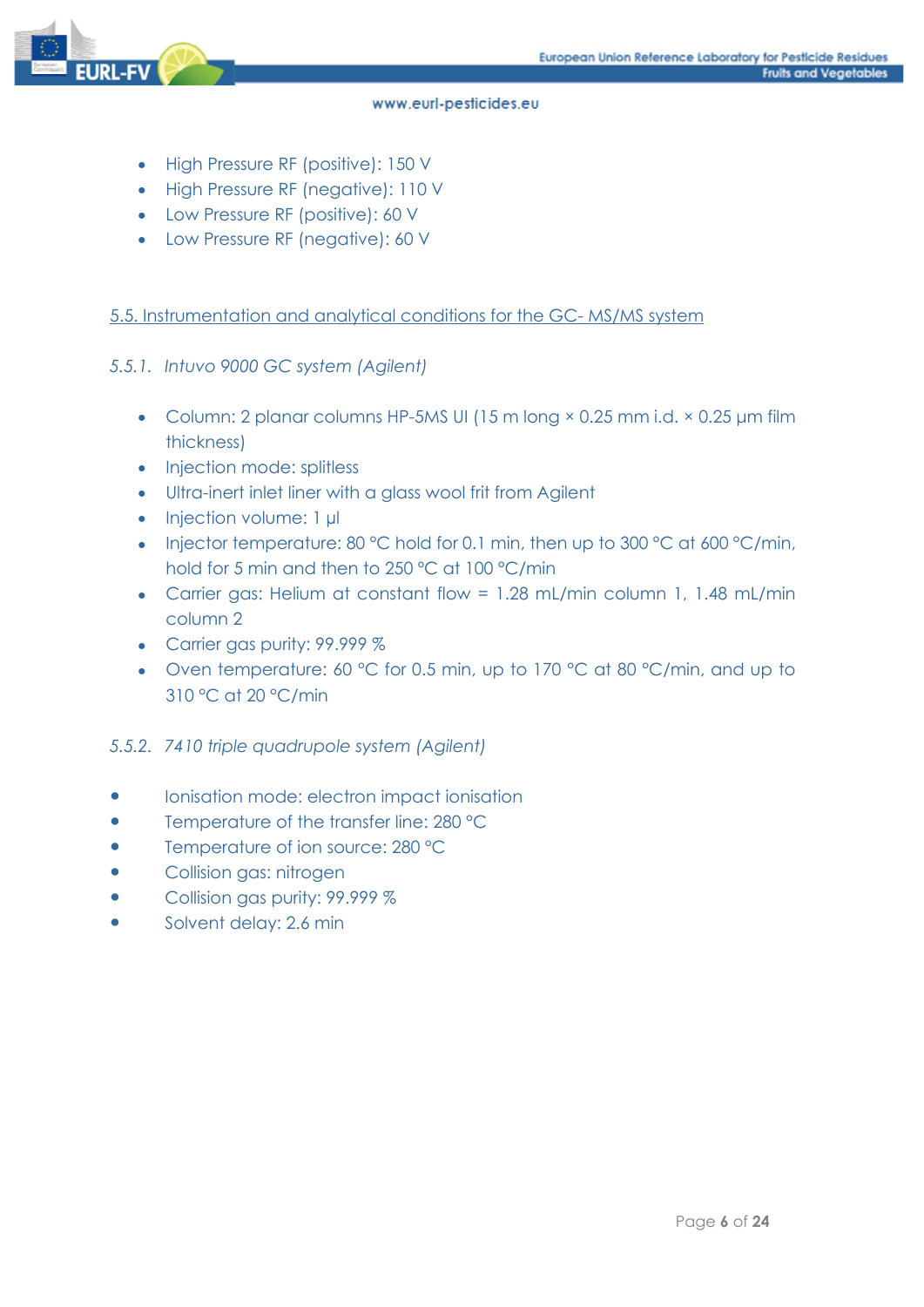

# **6. Results**

The compounds included in the present study were chlordane, cyfluthrin, cypermethrin, fenpyroximate, metaflumizone, spinetoram and spinosad, with up to four different constituents and/or isomers commercially available. In the past, several cases of wrong or inaccurate CAS numbers were detected in the main companies selling pesticide analytical standards, which could result in wrong optimization, identification, and quantitation by the laboratories. Therefore, when purchasing any of these compounds, laboratories must take into consideration which component they intend to acquire, and make sure the one offered by the manufacturer has the same CAS number (**Table 1**). A re-check of the CAS number in the certificate of analysis (CoA) should also be performed after the arrival of the standard in the lab. This practice should be extended to other compounds that comprise a mixture of isomers and/or constituents, or to any standard in general.

| Table 1. CAS number and example price of the<br>isomers/constituents of the studied compounds. |                         |                                  |                     |                         |                     |  |  |
|------------------------------------------------------------------------------------------------|-------------------------|----------------------------------|---------------------|-------------------------|---------------------|--|--|
| Compound<br>name                                                                               | <b>Components</b>       |                                  |                     |                         |                     |  |  |
| <b>Chlordane</b>                                                                               | <b>Mixture</b>          |                                  | cis-Chlordane       | trans-Chlordane         |                     |  |  |
| Price*                                                                                         | $0.11 \text{€/mg}$      |                                  | 6.93 €/mg           | 6.93 €/mg               |                     |  |  |
| <b>CAS</b> number                                                                              | $57 - 74 - 9$           |                                  | 5103-71-9           | 5103-74-2               |                     |  |  |
| Cyfluthrin                                                                                     | <b>Mixture</b>          |                                  | beta-Cyfluthrin     |                         |                     |  |  |
| Price*                                                                                         | $0.16 \text{€/mg}$      |                                  | $0.21 \text{ E/mg}$ |                         |                     |  |  |
| <b>CAS</b> number                                                                              | 68359-37-5              |                                  |                     | 1820573-27-0            |                     |  |  |
| Cypermethrin                                                                                   | <b>Mixture</b>          | <b>Alpha</b>                     | <b>Beta</b>         | <b>Zeta</b>             | <b>Theta</b>        |  |  |
| Price*                                                                                         | $0.43 \text{€/mg}$      | $0.58 \in$ /mg<br>$0.58 \in$ /mg |                     | $0.76 \text{€/mg}$      | $1.58 \text{ E/mg}$ |  |  |
| <b>CAS</b> number                                                                              | 52315-07-8              | 67375-30-8                       | 1224510-29-5        | 1315501-18-8 71697-59-1 |                     |  |  |
| Fenpyroximate                                                                                  | <b>Mixture</b>          |                                  | (E)-Fenpyroximate   | (Z)-Fenpyroximate       |                     |  |  |
|                                                                                                |                         | 13.86 €/mg                       |                     |                         |                     |  |  |
| Price*                                                                                         | $0.67 \text{ } \in /mg$ |                                  |                     | 16.38 €/mg              |                     |  |  |
| <b>CAS number</b>                                                                              | 111812-58-9             |                                  | 134098-61-6         | 149054-57-9             |                     |  |  |
| <b>Metaflumizone</b>                                                                           | <b>Mixture</b>          |                                  | (E)-Metaflumizone   | (Z)-Metaflumizone       |                     |  |  |
| Price*                                                                                         | $1.04 \text{ } \in /mg$ |                                  | $1.04 \text{ E/mg}$ | $1.60 \mathrm{\in/mg}$  |                     |  |  |
| <b>CAS</b> number                                                                              | 139968-49-3             |                                  | 852403-68-0         | 139970-56-2             |                     |  |  |
| Spinetoram                                                                                     | <b>Mixture</b>          |                                  | <b>Spinetoram J</b> | <b>Spinetoram L</b>     |                     |  |  |
| Price*                                                                                         | 2.90 €/mg               |                                  | <b>NF</b>           | <b>NF</b>               |                     |  |  |
| <b>CAS</b> number                                                                              | 935545-74-7             |                                  | 187166-40-1         | 187166-15-0             |                     |  |  |
| <b>Spinosad</b>                                                                                | <b>Mixture</b>          |                                  | <b>Spinosyn A</b>   | <b>Spinosyn D</b>       |                     |  |  |
| Price*                                                                                         | $1.51 \text{€/mg}$      |                                  | $21.3 \text{€/mg}$  | 137.1 €/mg              |                     |  |  |

*\*Prices shown in the table are illustrative. Inclusion of a specific vendor in the References section does not imply endorsement of said vendor on behalf of the EURL-FV.*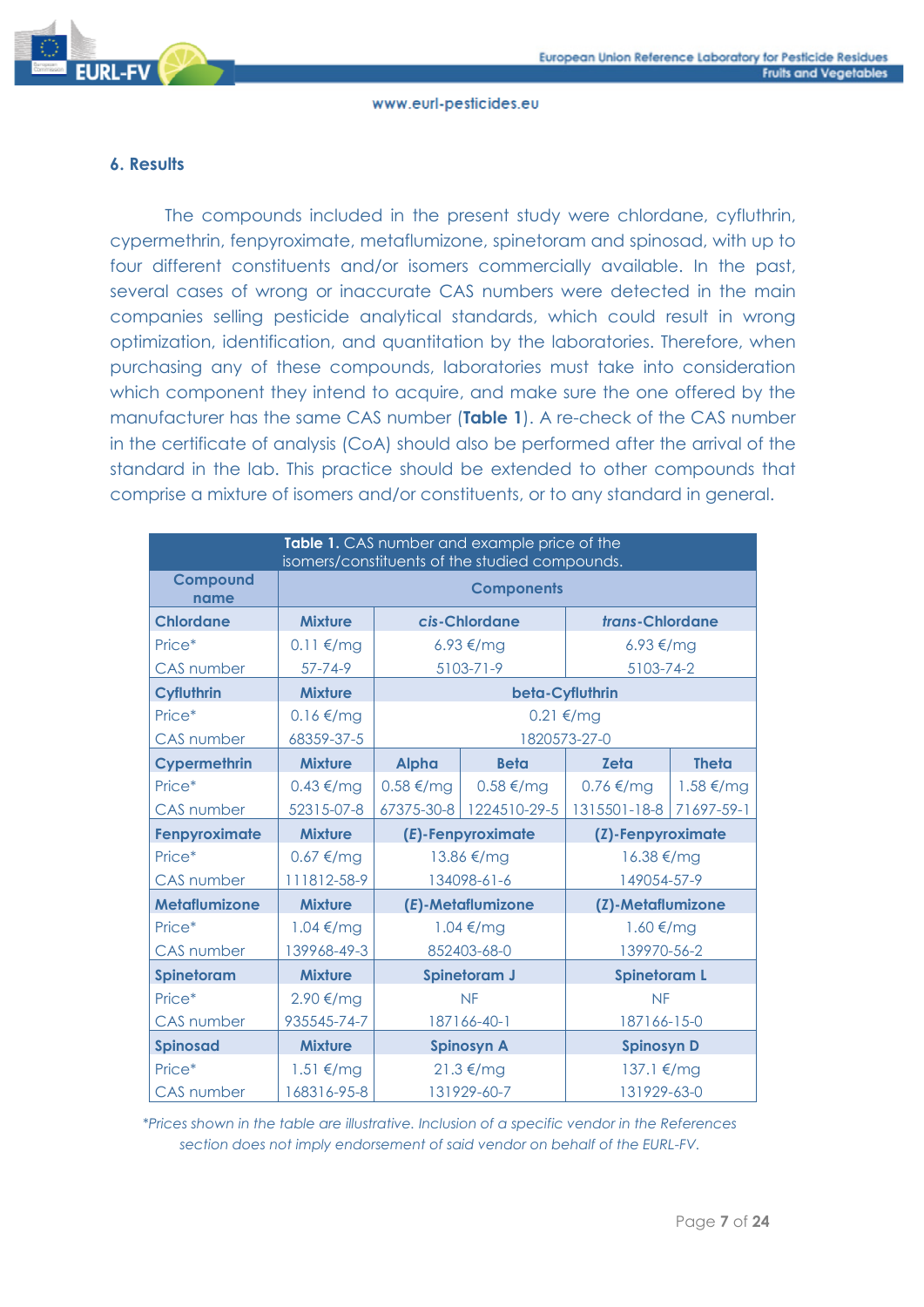

From an availability point of view, the individual isomers and/or constituents can be purchased from the main manufacturers in most cases (**Table 1**). The technical mixtures always have a lower price but, in most cases, the difference is not very large –the exception being spinosad, with an estimated price of 1.51 €/mg of the mixture of components and more than 150 €/mg for the individual spinosyns, mainly due to the elevated cost of spinosyn D-. However, as will be discussed below, the technical mixtures are not always amenable for a correct quantification and their purchase is not always advised.

**Table 2** shows the average instrumental response obtained for each individual isomer/constituent of the pesticides included in the study, in the three matrices evaluated (three replicates per matrix). Moreover, the ratio of the two SRM transitions illustrates whether a difference in the fragmentation process might take place. The results of the individual pesticides are discussed below.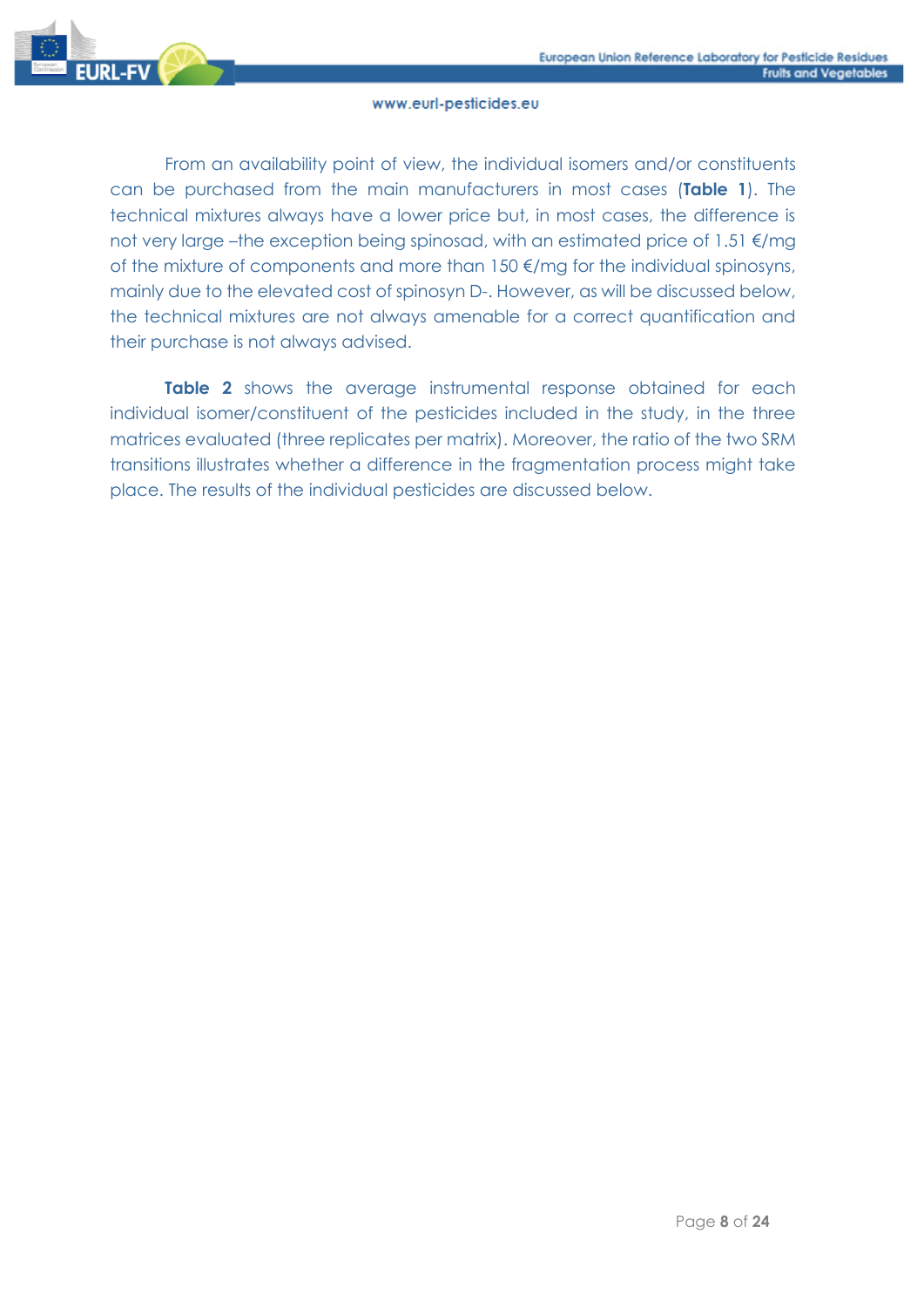

| Table 2. Average instrumental responses and ion ratios for                  |                          |                   |              |               |                |                  |  |  |  |
|-----------------------------------------------------------------------------|--------------------------|-------------------|--------------|---------------|----------------|------------------|--|--|--|
| the components of the evaluated compounds in three representative matrixes. |                          |                   |              |               |                |                  |  |  |  |
| Compound                                                                    |                          | <b>Parameters</b> |              | <b>Matrix</b> |                | <b>Technique</b> |  |  |  |
|                                                                             |                          |                   | Tomato       | Orange        | Avocado        |                  |  |  |  |
|                                                                             | Cis-isomer               | Avg. response     | $5.6E + 05$  | $6.8E + 05$   | $6.3E + 0.5$   |                  |  |  |  |
|                                                                             |                          | Avg. ion ratio    | 30           | 31            | 29             |                  |  |  |  |
| Chlordane                                                                   | Trans-isomer             | Avg. response     | $5.6E + 05$  | $4.4E + 05$   | $7.0E + 05$    | GC-MS/MS         |  |  |  |
|                                                                             |                          | Avg. ion ratio    | 29           | 31            | 30             |                  |  |  |  |
|                                                                             | Ratio cis/trans          | Response          | 100 %        | 153 %         | 91%            |                  |  |  |  |
|                                                                             |                          | lon ratio         | 102%         | 100 %         | 96%            |                  |  |  |  |
|                                                                             | β-cyfluthrin             | Avg. response     | $3.6E + 05$  | $5.8E + 05$   | $7.1E + 05$    |                  |  |  |  |
|                                                                             |                          | Avg. ion ratio    | 198          | 204           | 215            |                  |  |  |  |
| Cyfluthrin                                                                  | <b>Technical mixture</b> | Avg. response     | $3.1E + 05$  | $5.5E + 05$   | $7.3E + 05$    | GC-MS/MS         |  |  |  |
|                                                                             |                          | Avg. ion ratio    | 213          | 205           | 232            |                  |  |  |  |
|                                                                             | Ratio B/technical        | Response          | 115%         | 105 %         | 97%            |                  |  |  |  |
|                                                                             |                          | lon ratio         | 93%          | 99%           | 92%            |                  |  |  |  |
|                                                                             | a-cypermethrin           | Avg. response     | $4.1E + 05$  | $5.4E + 05$   | 7.9E+05        |                  |  |  |  |
|                                                                             |                          | Avg. ion ratio    | 13           | 11            | 9              |                  |  |  |  |
|                                                                             | β-cypermethrin           | Avg. response     | $3.8E + 05$  | $3.6E + 05$   | $7.9E + 05$    |                  |  |  |  |
|                                                                             |                          | Avg. ion ratio    | 14           | 12            | 9              |                  |  |  |  |
| Cypermethrin                                                                | θ-cypermethrin           | Avg. response     | $3.3E + 0.5$ | $5.9E + 05$   | $8.3E + 0.5$   | GC--MS/MS        |  |  |  |
|                                                                             |                          | Avg. ion ratio    | 15           | 11            | 8              |                  |  |  |  |
|                                                                             | ζ-cypermethrin           | Avg. response     | $2.8E + 05$  | $4.9E + 05$   | $7.7E + 05$    |                  |  |  |  |
|                                                                             |                          | Avg. ion ratio    | 19           | 13            | 9              |                  |  |  |  |
|                                                                             | Ratio                    | Response          |              | See text      |                |                  |  |  |  |
|                                                                             |                          | lon ratio         |              |               |                |                  |  |  |  |
|                                                                             | $(E)$ -isomer            | Avg. response     | $8.2E + 05$  | $1.0E + 06$   | $1.5E + 06$    |                  |  |  |  |
|                                                                             |                          | Avg. ion ratio    | 32           | 30            | 29             |                  |  |  |  |
| Fenpyroximate                                                               | $(Z)$ -isomer            | Avg. response     | $1.7E + 06$  | $1.8E + 06$   | $2.1E + 06$    | LC-MS/MS         |  |  |  |
|                                                                             |                          | Avg. ion ratio    | 5            | 5             | 5              |                  |  |  |  |
|                                                                             | Ratio $(E)/(Z)$          | Response          | 47 %         | 56 %          | 70 %           |                  |  |  |  |
|                                                                             |                          | lon ratio*        | 635 %        | 570 %         | 557 %          |                  |  |  |  |
|                                                                             | $(E)$ -isomer            | Avg. response     | $3.5E + 04$  | $6.8E + 04$   | $1.6E + 05$    |                  |  |  |  |
|                                                                             |                          | Avg. ion ratio    | 10           | 9             | 9              |                  |  |  |  |
| Metaflumizone                                                               | $(Z)$ -isomer            | Avg. response     | $2.1E+04$    | $2.6E + 04$   | 7.8E+04        | LC-MS/MS         |  |  |  |
|                                                                             |                          | Avg. ion ratio    | 6            | 5             | 6              |                  |  |  |  |
|                                                                             | Ratio $(E)/(Z)$          | Response          | 167%         | 261%          | 201 %          |                  |  |  |  |
|                                                                             |                          | lon ratio*        | 163%         | 178 %         | 158 %          |                  |  |  |  |
|                                                                             | Spinetoram J             | Avg. response     | $5.0E + 05$  | 4.6E+05       | 4.8E+05        |                  |  |  |  |
|                                                                             |                          | Avg. ion ratio    | 3            | 3             | $\overline{4}$ |                  |  |  |  |
| Spinetoram                                                                  | Spinetoram L             | Avg. response     | $5.7E + 05$  | $5.1E + 05$   | $4.5E + 05$    | LC-MS/MS         |  |  |  |
|                                                                             |                          | Avg. ion ratio    | 7            | 7.            | 8              |                  |  |  |  |
|                                                                             | Ratio $(J)/(L)$          | Response          | 87 %         | 89 %          | 106 %          |                  |  |  |  |
|                                                                             |                          | lon ratio*        | 49 %         | 48 %          | 47 %           |                  |  |  |  |
|                                                                             | Spinosyn A               | Avg. response     | 1.6E+06      | $1.5E + 06$   | 1.5E+06        |                  |  |  |  |
|                                                                             |                          | Avg. ion ratio    | 3            | 3             | 3              |                  |  |  |  |
|                                                                             |                          | Avg. response     | $6.4E + 05$  | $6.1E + 05$   | $6.0E + 05$    | LC-MS/MS         |  |  |  |
| Spinosad                                                                    | Spinosyn D               | Avg. ion ratio    | 5            | 5             | 5              |                  |  |  |  |
|                                                                             |                          | Response          | 243 %        | 247 %         | 255 %          |                  |  |  |  |
|                                                                             | Ratio $(A)/(D)$          | lon ratio*        | 64 %         | 67%           | 61%            |                  |  |  |  |

\**Ion ratios outside of the 70-130 % acceptable ion ratio range.*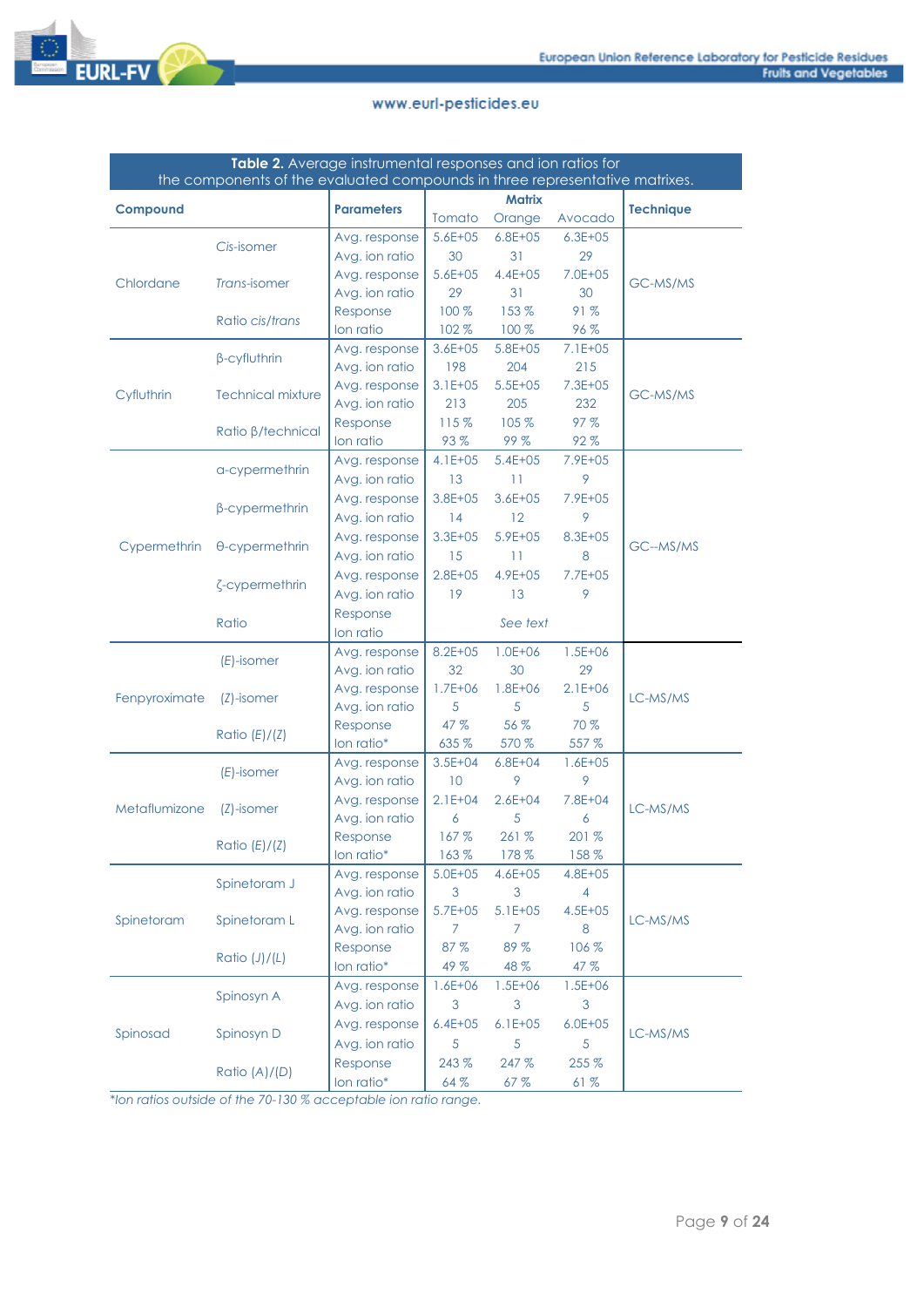

# 6.1. Chlordane

Chlordane is an organochlorine insecticide with two geometric isomers, *cis*and *trans*-chlordane, included in its residue definition (**Figure 1**). Although obsolete and banned in the European Union since 1981, its high persistence in soil and water results in possible detections in current vegetable and/or environmental samples. As can be observed in **Table 2**, the instrumental response of both isomers is virtually the same in tomato and avocado. Conversely, in orange, the response of *cis*-chlordane is 1.53 times more intense than the one of the *trans* isomer. Therefore, the technical mixture should not be employed for quantification in this type of matrices. The ratio between the isomers remains constant in all cases studied. These isomers can be easily separated by chromatography, with a significant difference in the retention time (0.15 min difference out of a total 12.3 min run time, as can be seen in **Figure 1**). Therefore, the individual optimization and quantitation of the isomers is highly advised.



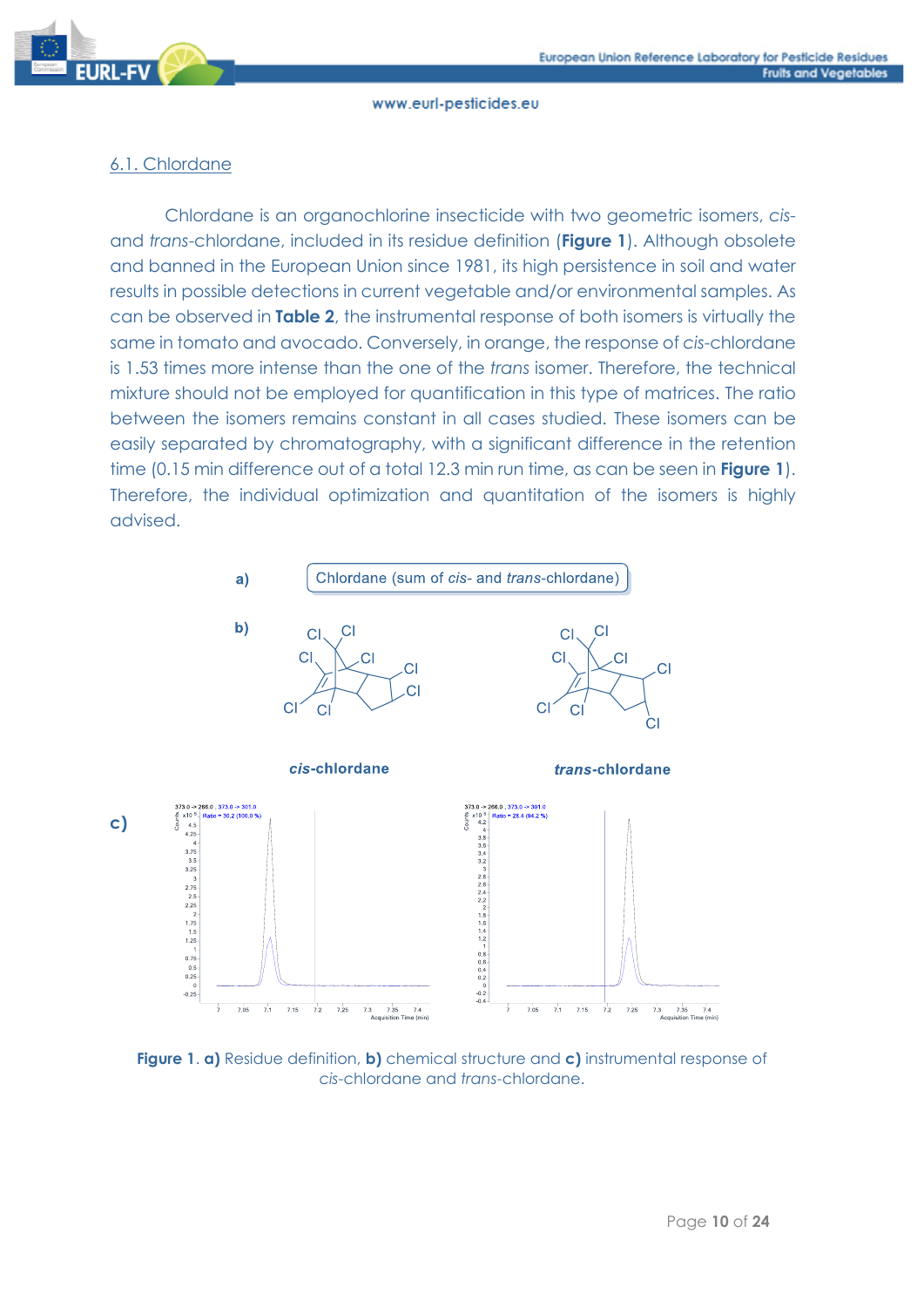

# 6.2. Cyfluthrin

The pyrethroid cyfluthrin is an insecticide not approved in the European Union to control Lepidoptera, Coleoptera, migratory locusts, and grasshoppers (among others) in cereals, cotton, fruits, and vegetables. It contains three chiral centres that result in eight stereoisomers (four pairs of enantiomers, **Figure 2** and **Table 3**). Therefore, four cyfluthrin signals can be obtained with non-chiral chromatography although, in some cases, two or more of these signals are not separated and a lower number is obtained. The first chromatogram showed in **Figure 2** shows only three signals, the last one comprising two peaks which are not separated in the total 12.3 min run time. The technical mixture of cyfluthrin comprises the eight isomers, whereas beta-cyfluthrin is an enriched mixture of the two biologically active diastereomers (II and IV, which coelute in the second chromatogram of **Figure 2**).

| Table 3. Distribution of the diastereomers of cyfluthrin |                    |                       |  |  |  |  |
|----------------------------------------------------------|--------------------|-----------------------|--|--|--|--|
| Diastereomer (comprising two enantiomers each)           | Composition (in %) |                       |  |  |  |  |
|                                                          | Cypermethrin       | $\beta$ -Cypermethrin |  |  |  |  |
| $1(1R,3R, \alpha R + 1S,3S, \alpha S = 1:1; cis)$        | $23 - 27$          | $\langle$ 2           |  |  |  |  |
| II (1R,3R, αS + 1S,3S, αR = 1:1; cis)                    | $17-21$            | $30 - 40$             |  |  |  |  |
| III (1R, 3S, αR + 1S, 3R, αS = 1:1; trans)               | $32 - 36$          | $\leq$ 3              |  |  |  |  |
| IV (1R,3S, αS + 1S,3R, αR = 1:1; trans)                  | $21 - 25$          | 57-67                 |  |  |  |  |

Cyfluthrin (cyfluthrin including other mixtures of constituent isomers (sum of isomers))  $a)$ 





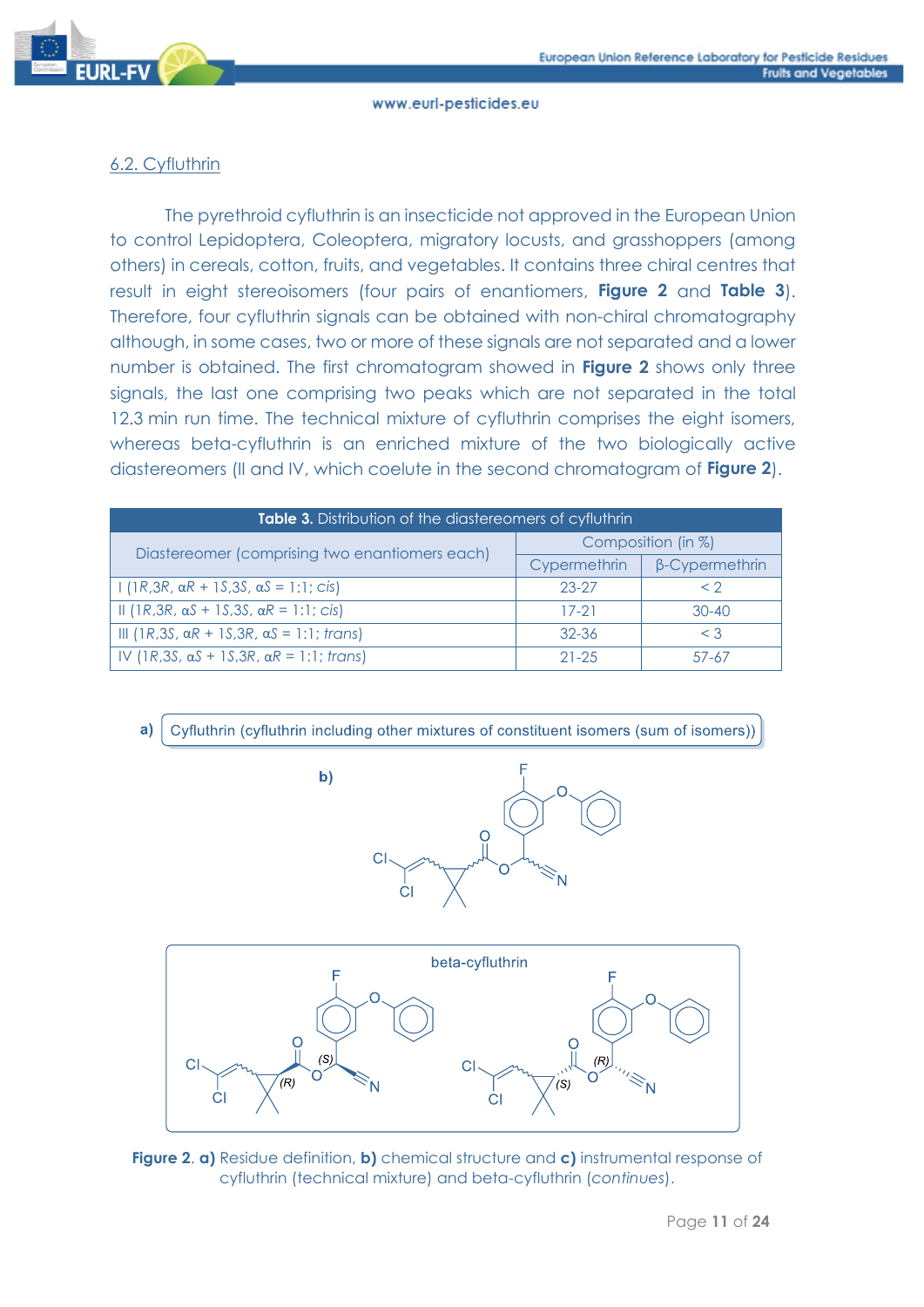



**Figure 2**. **a)** Residue definition, **b)** chemical structure and **c)** instrumental response of cyfluthrin (technical mixture) and beta-cyfluthrin (*continuation*).

The signal intensity of beta-cyfluthrin and the technical mixture of isomers is equivalent in all matrices studied, and the same happens with the ratio between both transitions employed for identification. Therefore, the technical mixture of cyfluthrin seems amenable for the quantitation of this compound.

#### 6.3. Cypermethrin

Cypermethrin is another pyrethroid insecticide used for the control of Lepidoptera, Coleoptera, Diptera, Hemiptera, and other insects in citrus, vines, lettuce, Solanaceae, cocoa, and cereals (among others). The cypermethrin molecule contains three chiral centres, resulting in eight stereoisomers: up to four chromatographic signals in non-chiral chromatography, although some might not be completely resolved (**Figure 3**). The only structural difference between cyfluthrin and cypermethrin is the absence of the fluorine atom the benzene ring closer to the ester functional group of the latter. However, in this case, five combinations of isomers are commercially available:

- − alpha-cypermethrin (α): 2 enantiomers, 1 peak (approved in the EU).
- − beta-cypermethrin (β): 2 pairs of enantiomers, up to 2 peaks (banned).
- − theta-cypermethrin (θ): 2 enantiomers, 1 peak (no data).
- − zeta-cypermethrin (ζ): 4 isomers (not enantiomers), up to 4 peaks (banned)
- − Technical mixture: 8 isomers, up to 4 peaks (approved).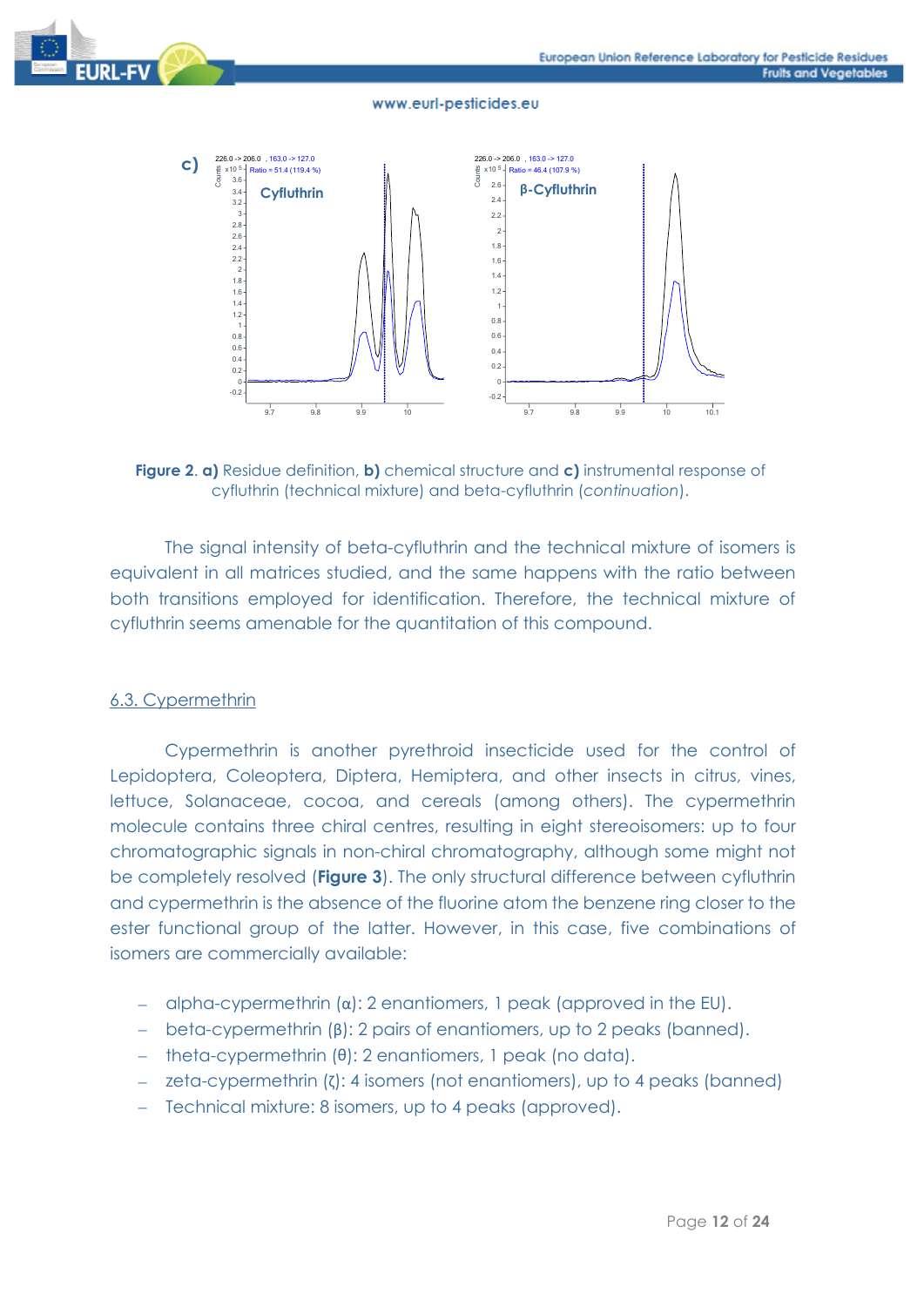



**Figure 3**. **a)** Residue definition, **b)** chemical structure and **c)** instrumental response of cypermethrin (α, β, θ and ζ isomers) (*continues*).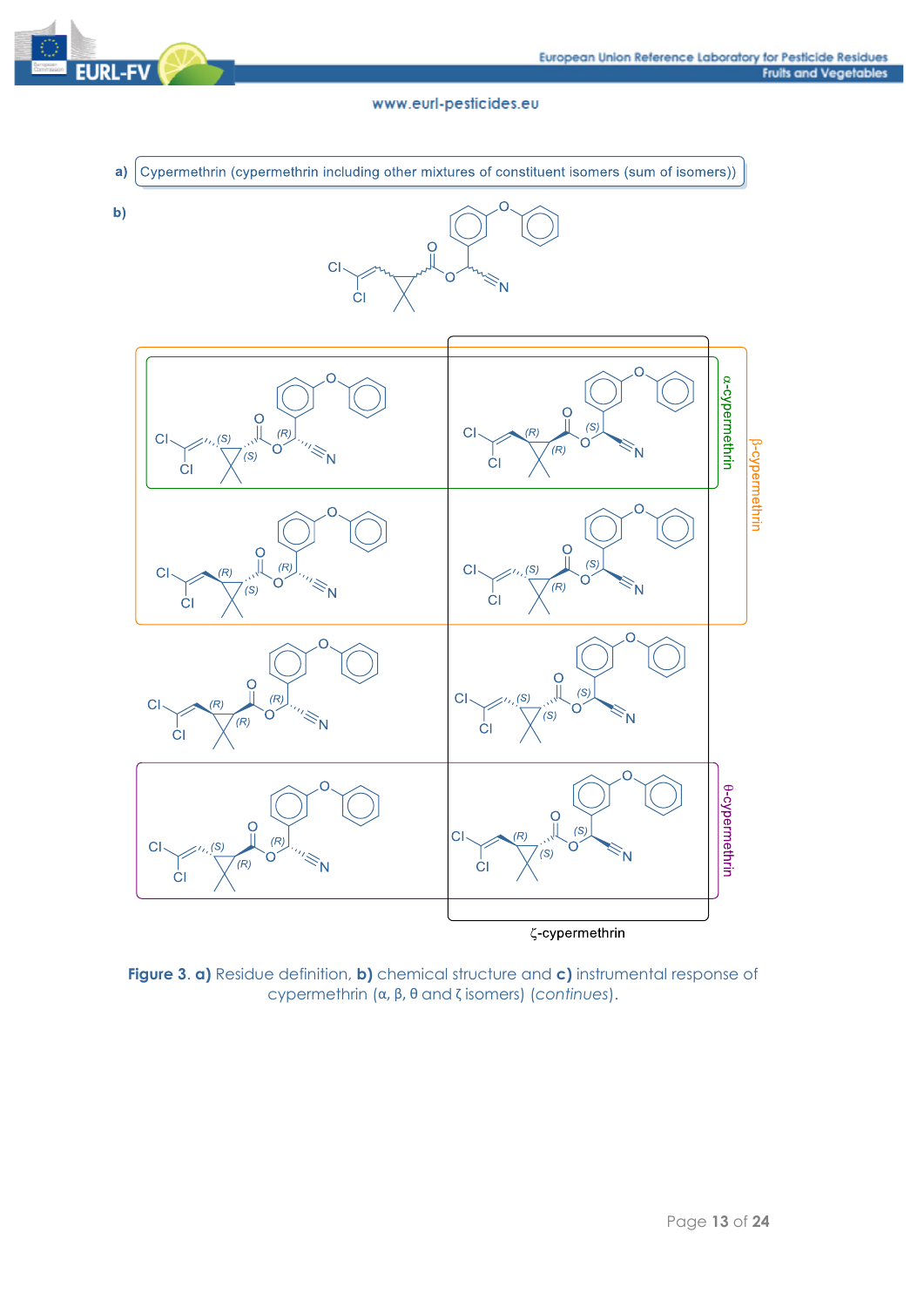



**c)**

#### www.eurl-pesticides.eu



**Figure 3**. **a)** Residue definition, **b)** chemical structure and **c)** instrumental response of cypermethrin (α, β, θ and ζ isomers) (*continuation*).

The relative instrumental response of the isomers of cypermethrin was found to vary significantly among the matrices studied. In tomato, the order of signal intensity was  $\alpha > \beta > \theta > \zeta$ , whereas in orange matrix the relative intensities were θ > α > ζ >> β. The difference between the most intense and the least intense isomers was 1.5 and 1.7 for tomato and orange, respectively. Conversely, in avocado matrix, the relative intensities of the different isomers were found to be practically identical.

The ratio of the two transitions employed for the identification of cypermethrin were consistent in all isomers for each matrix. However, these ratios changed slightly among matrices (13-19 in tomato, 11-14 in orange, 8-9 in avocado).

However, due to (*i*) the multiple chromatographic signals generated by this compound; (*ii*) the coelution of some of them; and (*iii*) the relatively small differences in the relative intensities, in this specific case, the use of the technical mixture for quantitation purposes is justified.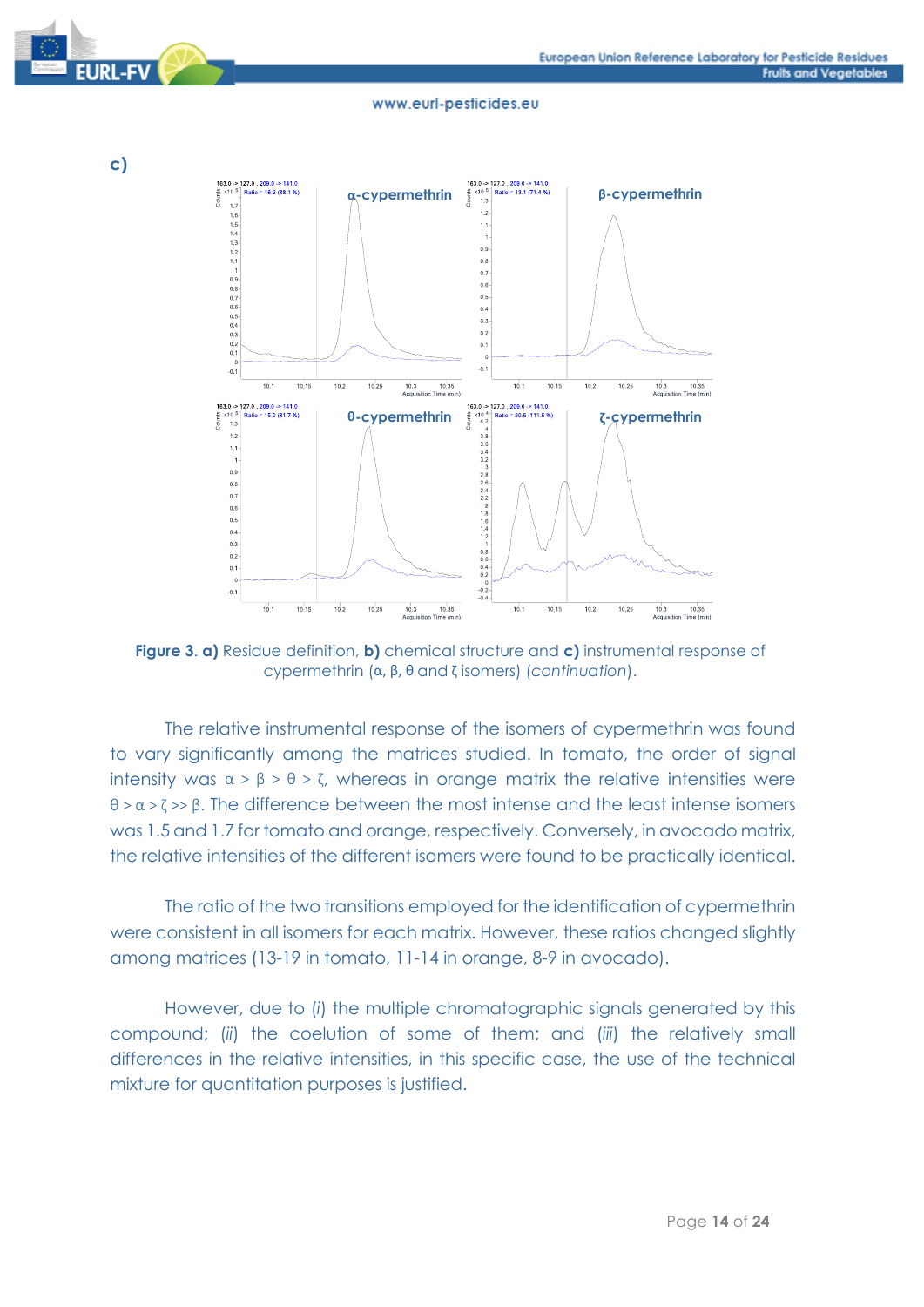

# 6.4. Fenpyroximate

Fenpyroximate is pirazol acaricide employed to control phytophagous mites in citrus, apples, pears, peaches, and grapes, among others. The structure of fenpyroximate contains a double bond that gives rise to (*E*) and (*Z*) geometric isomers (**Figure 4**).



**Figure 4**. **a)** Residue definition, **b)** chemical structure and **c)** instrumental response of fenpyroximate ((*E*) and (*Z*) isomers).

The response of the later eluting (*E*)-isomer ranges between 47 % and 70 % compared to the (*Z*)-isomer, depending on the matrix. The ion ratio of (*E*) fenpyroximate is also different to that of (*Z*)-fenpyroximate, ranging between 557 % and 635 % higher in the later.

The acquisition of the individual geometric isomers of fenpyroximate is significantly more expensive than the purchase of a technical mixture. When evaluating several vendors, many include "fenpyroximate" without specifying neither (*E*)- nor (*Z*)-fenpyroximate. However, all the cases evaluated, this corresponds to (*E*)-fenpyroximate (CAS no. 134098-61-6). The (*E*)-fenpyroximate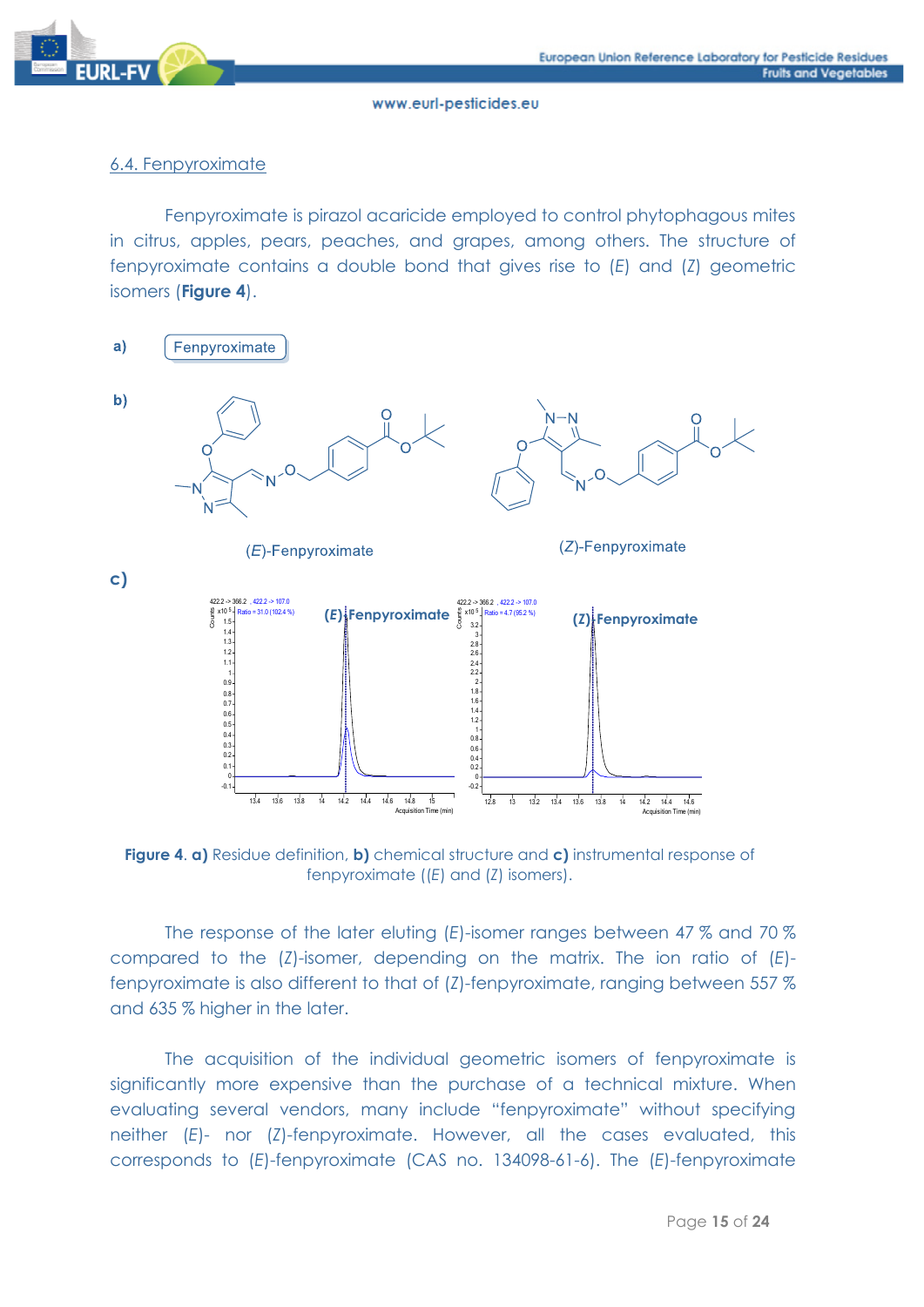

analytical standard usually contains ≤ 5 % of the (*Z*)-isomer. In fact, the fenpyroximate technical mixture (CAS no. 111812-58-9) is not readily available through many vendors. The price difference between the technical mixture and the individual (*E*)-isomer (the former being approximately 20 times less expensive) is a good indicator of whether an analytical standard in question corresponds to either the technical mixture or to the (*E*)-isomer.

Since the residue definition for fenpyroximate does not include any reference, citation, requirements for inclusion, nor evaluation whatsoever for (*Z*) fenpyroximate, its inclusion in standard work solution mixes is left to the discretion of the laboratories. Nevertheless, special care must be taken not to report (*Z*) fenpyroximate as fenpyroximate if it were to be found during sample analysis.

### 6.5. Metaflumizone

Metaflumizone is a semicarbazone insecticide with veterinary applications employed to control Lepidoptera, Coleoptera, Hemiptera, Homoptera, Hymenoptera, Diptera, Isoptera, and Siphonaptera in brassicas, leafy vegetables, and fruiting vegetables, among others. The structure of metaflumizone contains a double bond that gives rise to (*E*) and (*Z*) geometric isomers with different instrumental response (**Figure 5**).

 $a)$ Metaflumizone (sum of E- and Z- isomers)



 $(E)$ -Metaflumizone



(Z)-Metaflumizone

**Figure 5**. **a)** Residue definition, **b)** chemical structure and **c)** instrumental response of metaflumizone ((*E*) and (*Z*) isomers) (*continues*).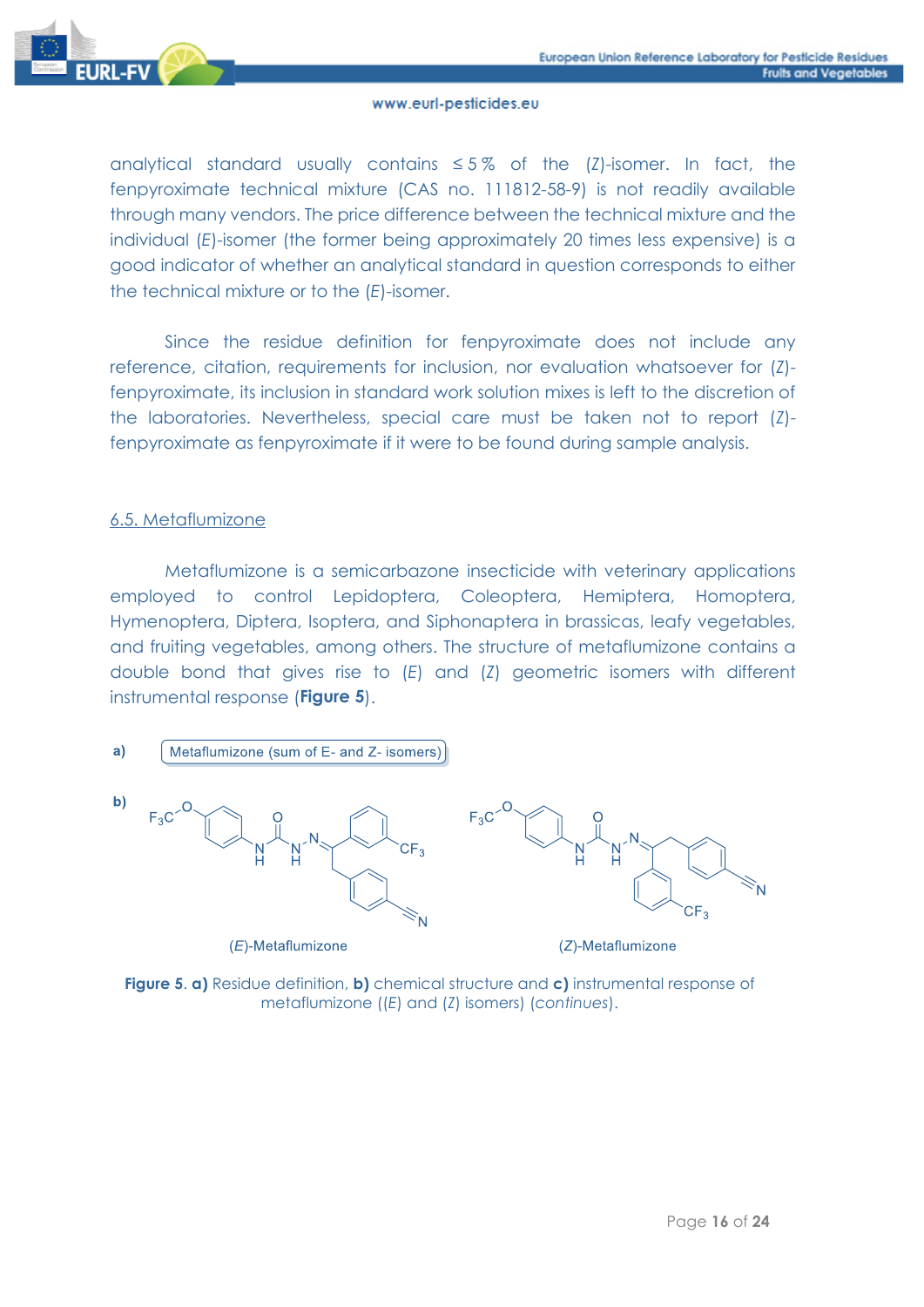





**Figure 5**. **a)** Residue definition, **b)** chemical structure and **c)** instrumental response of metaflumizone ((*E*) and (*Z*) isomers) (*continuation*).

The response of the later eluting (*E*)-isomer ranges between 167 % and 261 % compared to the (*Z*)-isomer, depending on the matrix. The ion ratio of (*E*) metaflumizone is also different to that of (*Z*)-metaflumizone, ranging between 158 % and 178 % higher in the former.

The acquisition of the individual geometric isomers of metaflumizone is more expensive than the purchase of a technical mixture, however, the additional cost is justified considering their different instrumental behaviour. Furthermore, technical metaflumizone only contains  $\leq 10\%$  of the (*Z*)-isomer, which might prove to be insufficient for routine use. Worth remarking is that metaflumizone was included in EUPT-FV-20, and bimodality was observed. One possible cause for bimodality was lack of knowledge from the laboratories regarding the (*Z*)-isomer, which may elute outside of the acquisition window for (*E*)-metaflumizone, thus, the reported concentration in this case would not match the assigned value. Another possible source of error, discussed herein, is the quantitation of one isomer with the other, as the instrumental response for both geometric isomers is not equivalent. Metaflumizone was also included in EUPT-FV-21, after participating laboratories had been made aware of this issue, and consequently, no bimodality was observed.

### 6.6. Spinosyns and spinosyn derivatives

Spinosyns are a series of naturally occurring macrocyclic lactones produced by the *Saccharopolyspora spinosa* actinomycete bacterium. Two main spinosynbased insecticides are employed nowadays: spinosad and spinetoram. Spinosad and spinetoram are insecticides employed for the control of Lepidoptera, Diptera, Thysanoptera, Isoptera, Coleoptera, Orthoptera and certain Homoptera in pome and stone fruit, vines, tree nuts, cotton, and vegetables. Spinosad and spinetoram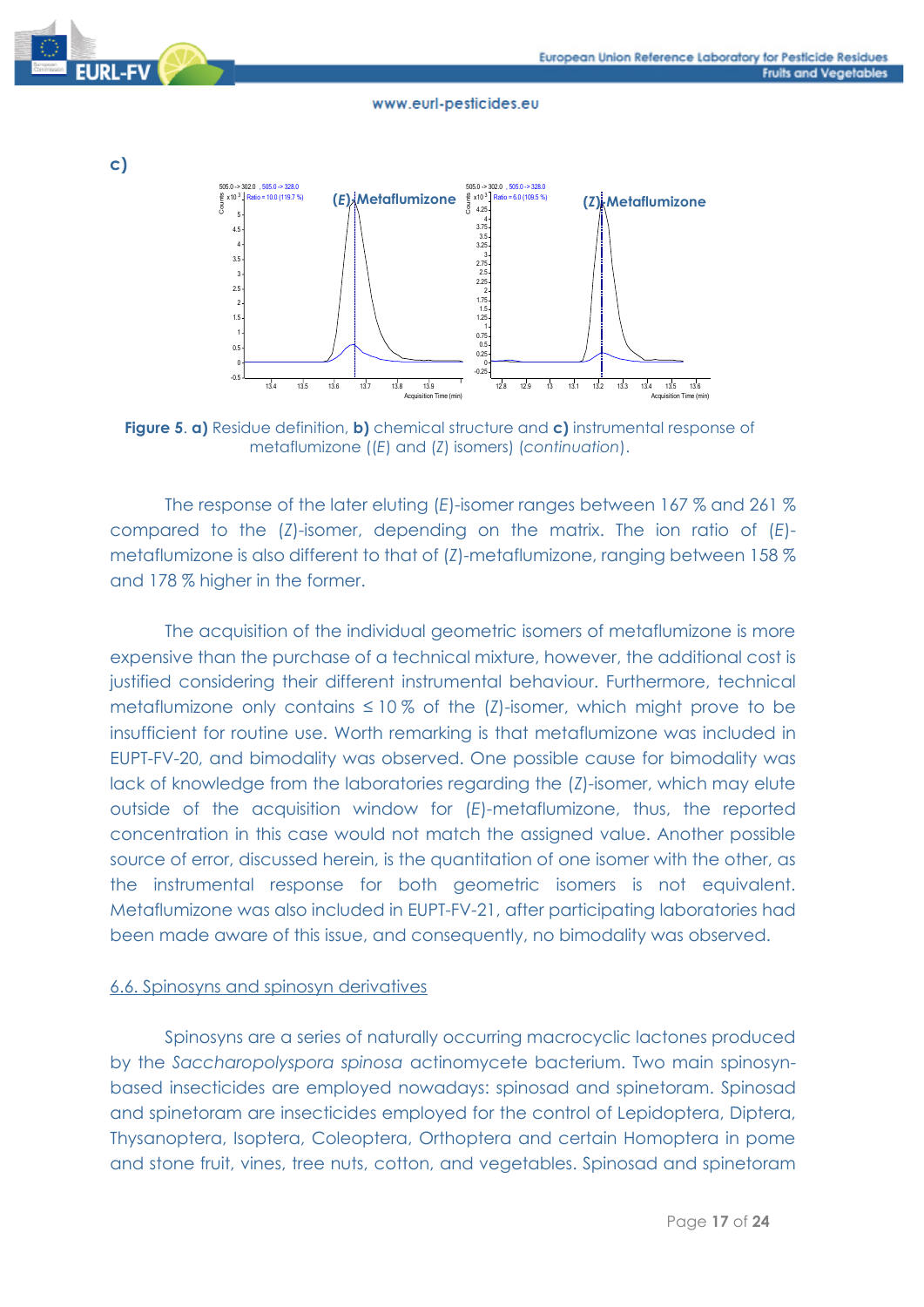

activate the nicotinic acetylcholine receptor, but at a distinct site from that of nicotine or neonicotinoids. Both spinosad and spinetoram are a mixture of two spinosyns, spinosyn A and spinosyn D in the case of spinosad, and two derivatives of spinosyn J and spinosyn L in the case of spinetoram. Thus, their molecular formulae and exact masses are very similar among these four compounds, with only minor structural differences.

The aforementioned differences are depicted in **Figure 6**: shown in black, spinosad constituents present 3'-*O*-methyl substituents in the methylated rhamnose moiety, whereas spinetoram constituents contain a 3'-*O*-ethyl group in the methylated rhamnose moiety. The remaining structural differences among the spinosyns can be found in the central tetracyclic ring system, in the six-membered ring. In red, the structural differences between spinetoram constituents are marked, whereas the differences between spinosad constituents are shown in green.

Their chemical similarities give rise to comparable chromatographic and spectrometric behaviour, with common mass fragments for all four molecules.



**Figure 6.** Structure, chemical formulae and exact masses for four spinosyns: spinosyn A and spinosyn D (spinosad constituents) and spinetoram J and spinetoram L 3'-*O*ethylated spinosyn derivatives (spinetoram constituents).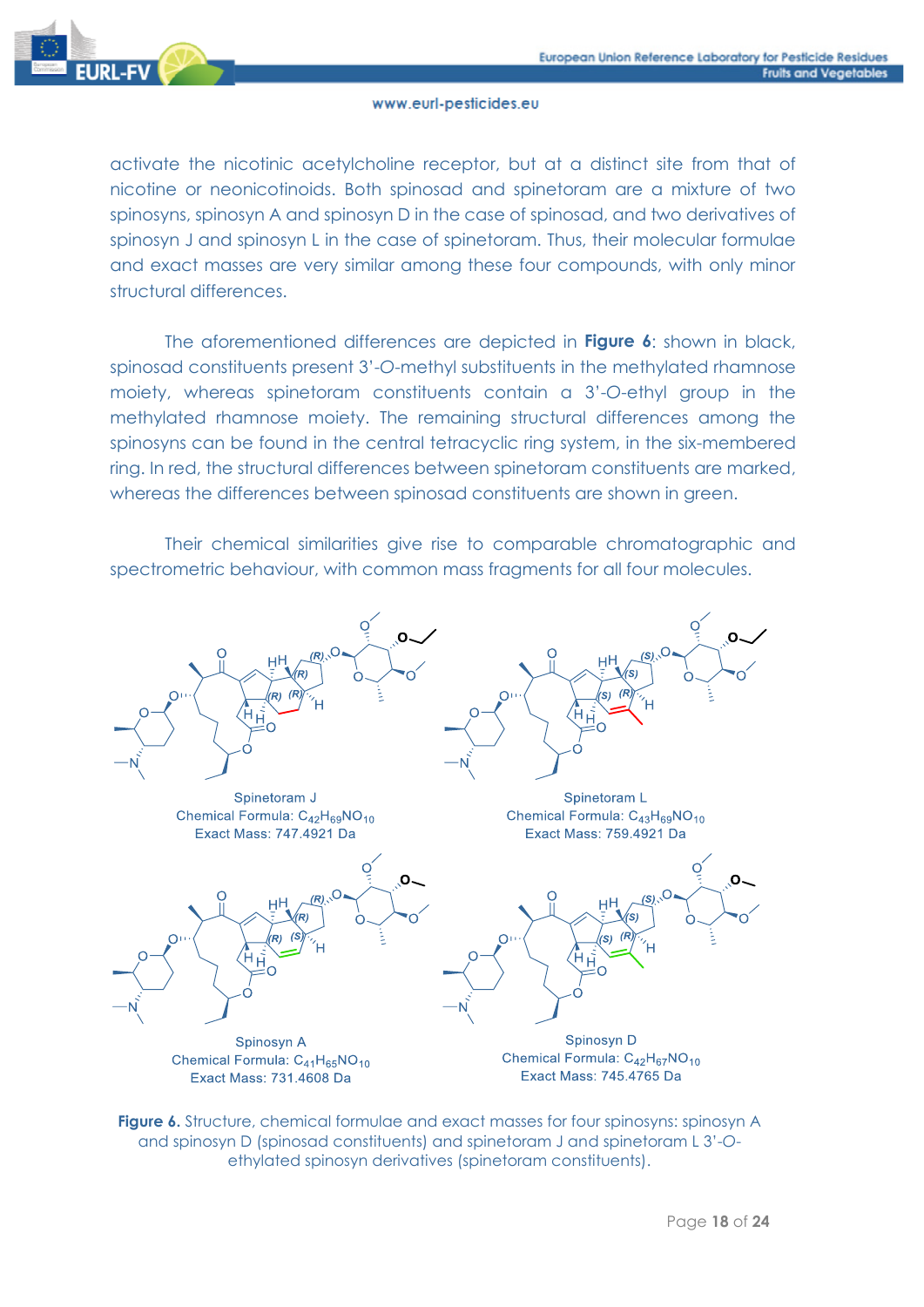

# 6.6.1. Spinetoram

Spinetoram is a mixture of the 3'-*O*-ethylated naturally occurring spinosyn J and spinosyn L. The major component (spinetoram J) is further transformed by the dihydrogenation of one double bond in the tetracyclic ring system (**Figure 7**).

To date, the isolated spinetoram J and spinetoram L cannot be found as separated analytical standards to the best of our knowledge, with only mixtures of spinetoram J and spinetoram L being commercially available as spinetoram. Hence, to compare their relative responses, appropriate dilutions of the spinetoram stock solution were prepared to ensure that the same concentration of spinetoram J and spinetoram L was evaluated (according to the relative concentrations stated in the reference standard certificate of analysis).



**Figure 7. a)** Residue definition, **b)** chemical structure and **c)** instrumental response of spinetoram (spinetoram J and spinetoram L constituents).

Spinetoram is referenced to as XDE-175 in its residue definition, a name that carries over from its original development code number by Dow AgroSciences but that possesses no analytical implications. Spinetoram J and spinetoram L can be found as XDE-175-J and XDE-175-L, respectively. For reference, the internal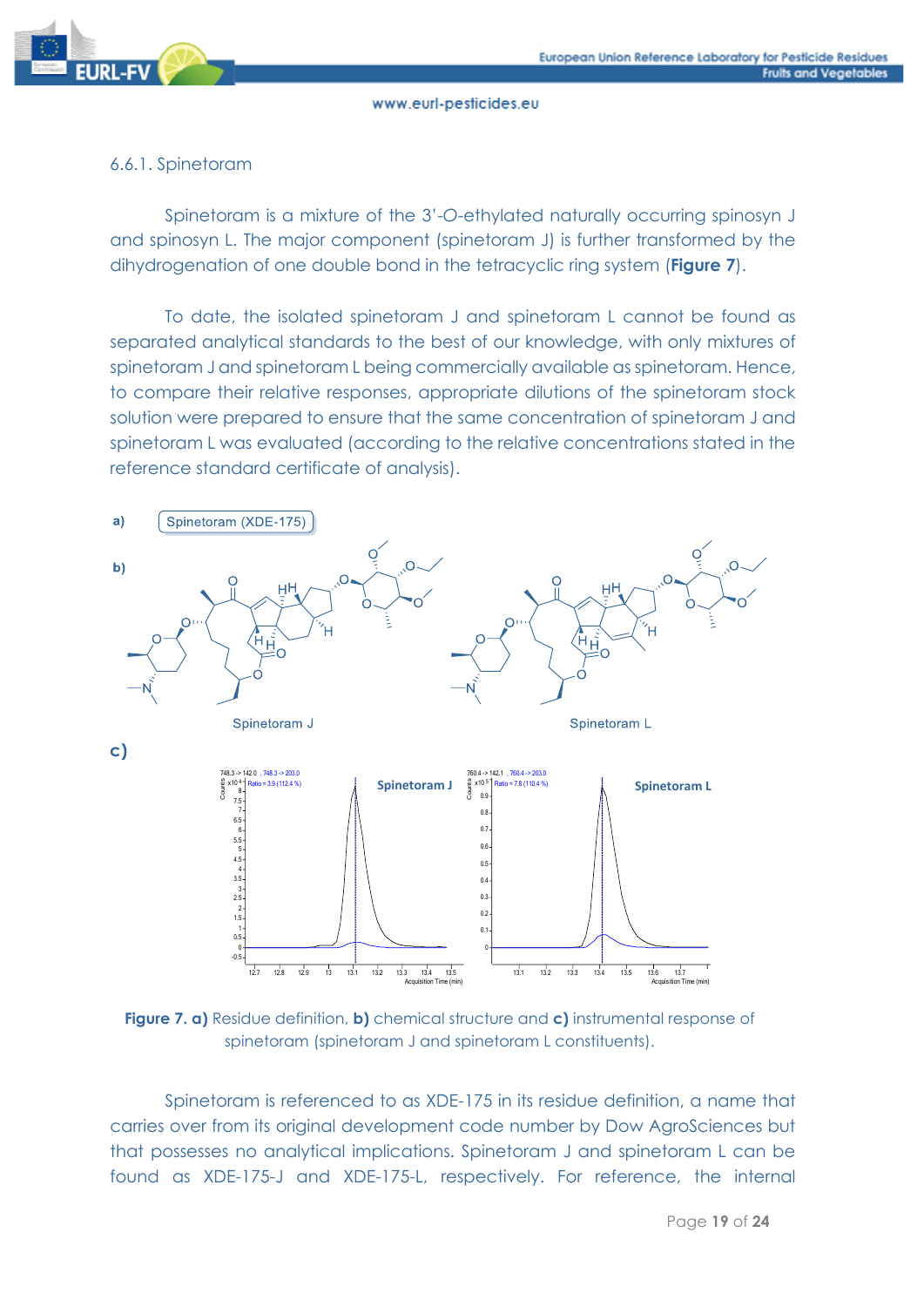

development code number for spinosad was XDE-105 by DowElanco which, again, possesses no analytical relevance and may only be a source of confusion to the laboratories.

The relative instrumental responses of spinetoram J and spinetoram L are very close in the three matrixes evaluated, with a worst case of 87 % relative J/L ratio in tomato, and the best case as 106 % relative J/L ratio in avocado. Consequently, only minor divergences in the response of both spinetoram constituents are found, and quantitation employing one or the other would cause only minor deviations from the true result. However, when comparing the ion ratios for both, it was observed that the ion ratio in the case of spinetoram J was about half of the ion ratio for spinetoram L, which indicates differences in the fragmentation mechanisms.

Since both constituents are sold together and there exist differences in their instrumental behaviour (albeit minor, being the ion ratio the most affected analytical parameter), the most appropriate course of action is to quantitate and identify spinetoram J and spinetoram L separately.

# 6.6.2. Spinosad

Spinosad is a mixture of spinosyn A and spinosyn D. The technical mixture of Spinosad contains spinosyn A (the major component) at 50-90 % and spinosyn D at 5-50 %. As opposed to spinetoram, individual spinosyn A and spinosyn D analytical standards can be found for purchase; however, their prices are significantly higher than those for the technical mixture. The price of spinosyn D is almost one hundred times higher than the price of the spinosad mixture, which may prevent laboratories from considering including spinosyn A and spinosyn D in their pesticide mixtures instead of the commonplace technical spinosad.

Nevertheless, when evaluating the relative instrumental responses of spinosyn A and spinosyn D, the importance of quantitating and identifying each spinosad constituent separately becomes evident (**Figure 8**). The relative instrumental response of the same concentration of spinosyn A and spinosyn D ranged from 243 % relative A/D ratio in tomato to 257 % ratio in avocado, with ion ratios between 33 % and 39 % lower for spinosyn A compared to spinosyn D. These differences indicate very significant differences in their fragmentation mechanisms that are not self-evident from their molecular structures alone.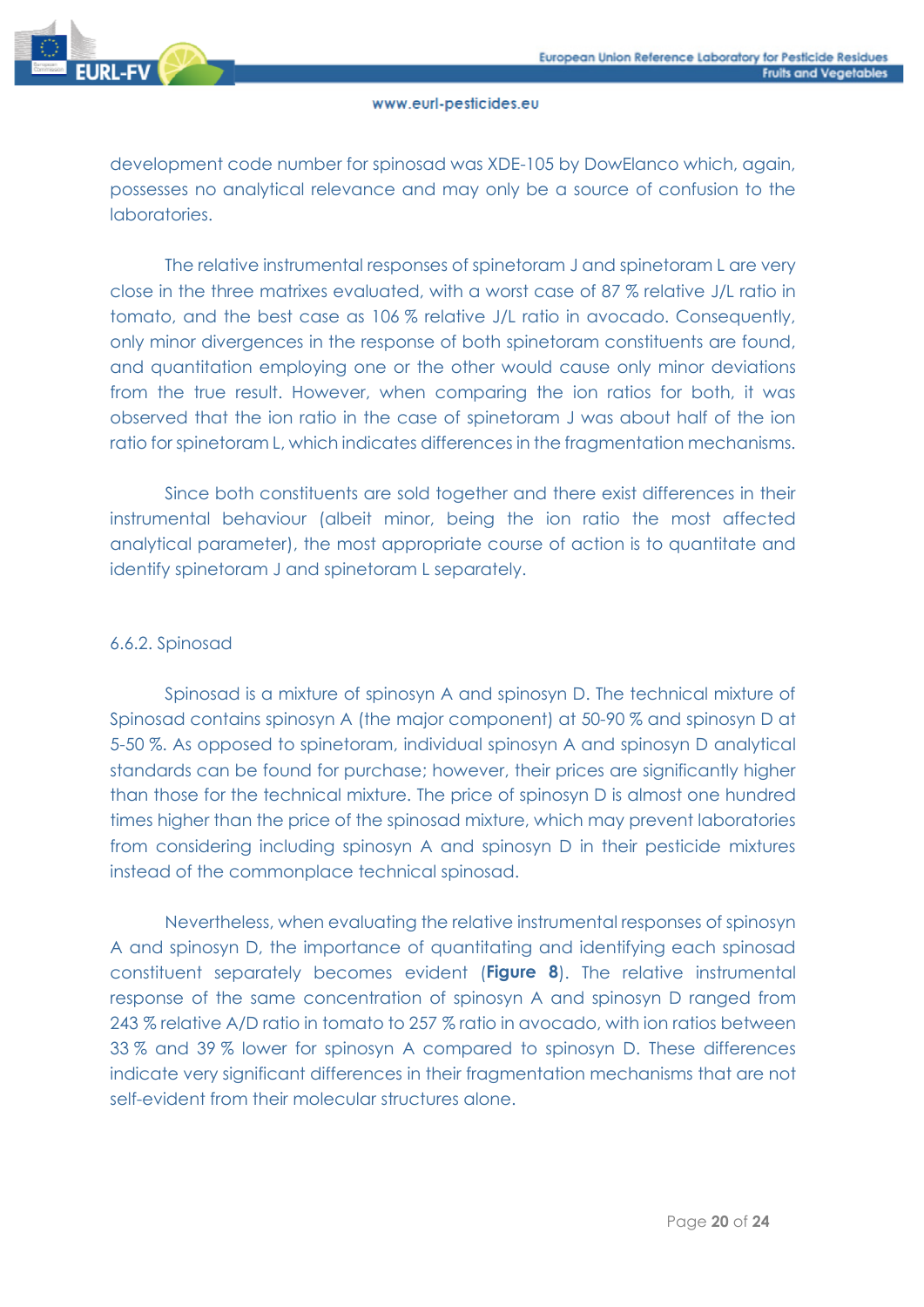



**Figure 8. a)** Residue definition, **b)** chemical structure and **c)** instrumental response of spinosad (spinosyn A and spinosyn D constituents).

As mentioned before, the individual analytical standards are far more expensive than the technical mixture. Thus, to compare whether the same instrumental differences were found in the technical mixture, and to check whether this mixture provides comparable results to the individual standards, the same procedure described in 6.6.1. for spinetoram was performed. To compare the relative responses of spinosyn A and spinosyn D employing the technical mixture, appropriate dilutions of a technical spinosad stock solution were prepared to ensure that the same concentration of spinosyn A and spinosyn D was evaluated (according to the relative concentrations stated in the reference standard certificate of analysis). The results were comparable to those obtained for the individual analytical standards, further reaffirming the importance of quantitating, and identifying each spinosad constituent separately, and not as the sum of the instrumental responses for both.

During the data evaluation step in EUPT-FV-23, bimodality was observed for spinosad. Bimodality may have arised from the use of either the technical mixture of the individual standards for quantitation, the quantitation of spinosyn D using spinosyn A (or vice versa), and/or using the sum of instrumental responses.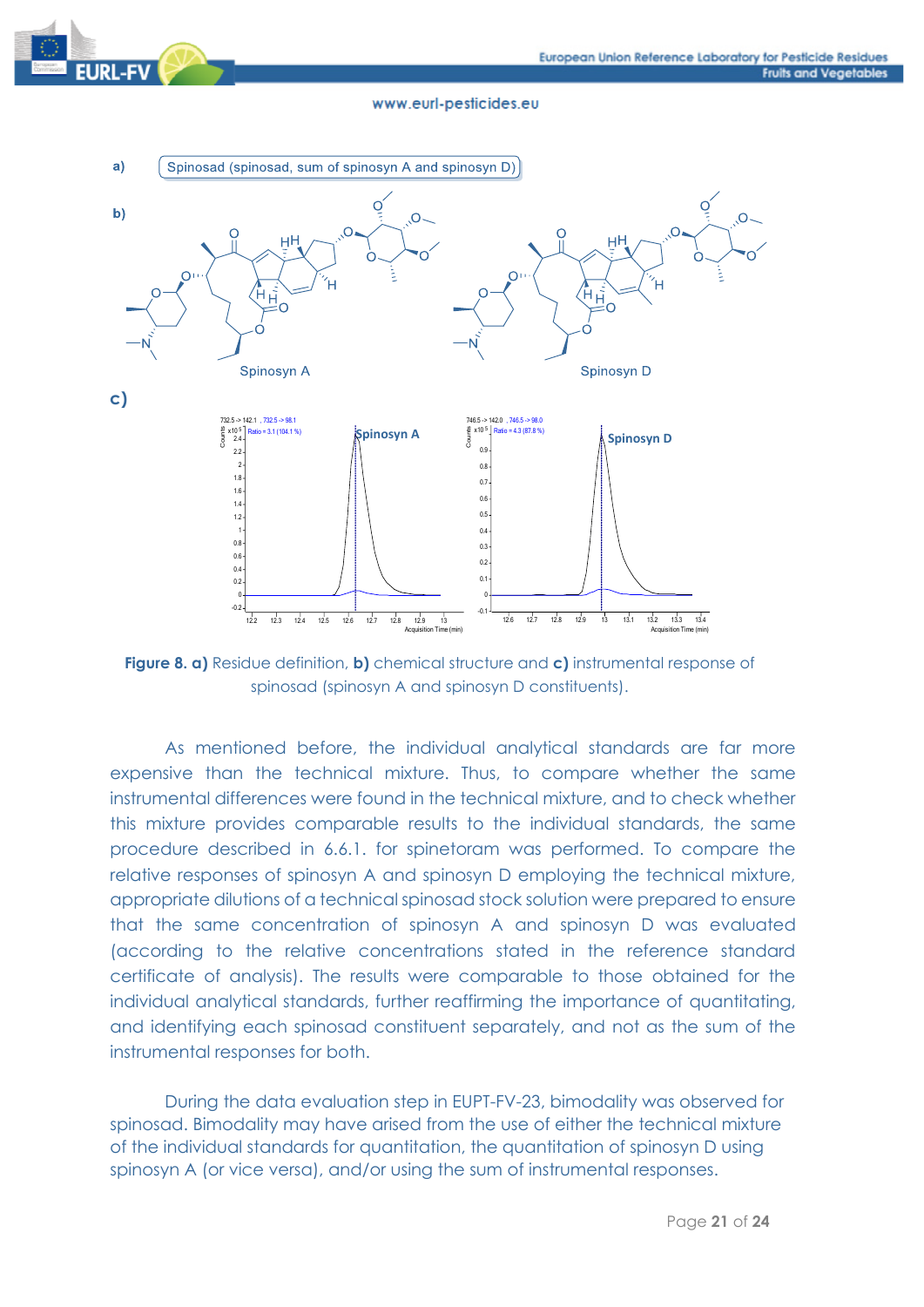

# 6.7. Conclusions

The instrumental responses of seven pesticide residues (chlordane, cyfluthrin, cypermethrin, fenpyroximate, metaflumizone, spinetoram, and spinosad) which are comprised of different isomers and/or constituents have been evaluated in three representative commodities for high water content, high acid content, and high oil content. The comparison has been performed in terms of relative instrumental responses and relative ion ratios.

The quantitation of different isomers and/or constituents of a specific pesticide using only one -or a narrow combination- of some of its constituents -with the assumption that the instrumental response will be equivalent- will lead to inaccuracies regarding quantitation in certain cases.

Out of the evaluated pesticides, the assumption of equivalent responses was found to be true only for chlordane, cyfluthrin, cypermethrin and, to a lesser extent (but still acceptably similar), for spinetoram.

In the case of fenpyroximate, metaflumizone, and spinosad, the error such approach will cause in the quantitative result implies that this strategy is not valid for the aforementioned pesticide residues. Thus, neither quantitating the sum of the constituents using the sum of the instrumental responses, nor calculating the concentration of one constituent with the calibration curve of the other constituent will provide accurate results. In the worst case, spinosad, the instrumental response for constituent spinosyn A was found to be six times higher than the instrumental response of spinosyn D. Ion ratios were also found to be outside the 70-130 % acceptable range for fenpyroximate, metaflumizone, and spinosad.

Hence, for these compounds, the acquisition of individual standards and individual calibration curves is mandatory for a correct quantitation of each separate constituent, except for fenpyroximate, for which only (*E*)-fenpyroximate is required for regulatory purposes. An alternative approach to quantitate each constituent, if chromatographic separation is achieved, is to prepare exact concentrations of each constituent according to their relative purities stated in the certificate of analysis.

After an evaluation of the commercial availability of every constituent from the seven studied pesticides, all of them were found to be commercially available except for spinetoram J and spinetoram L. The prices of the individual analytical standards were found to be higher than those of the technical mixtures.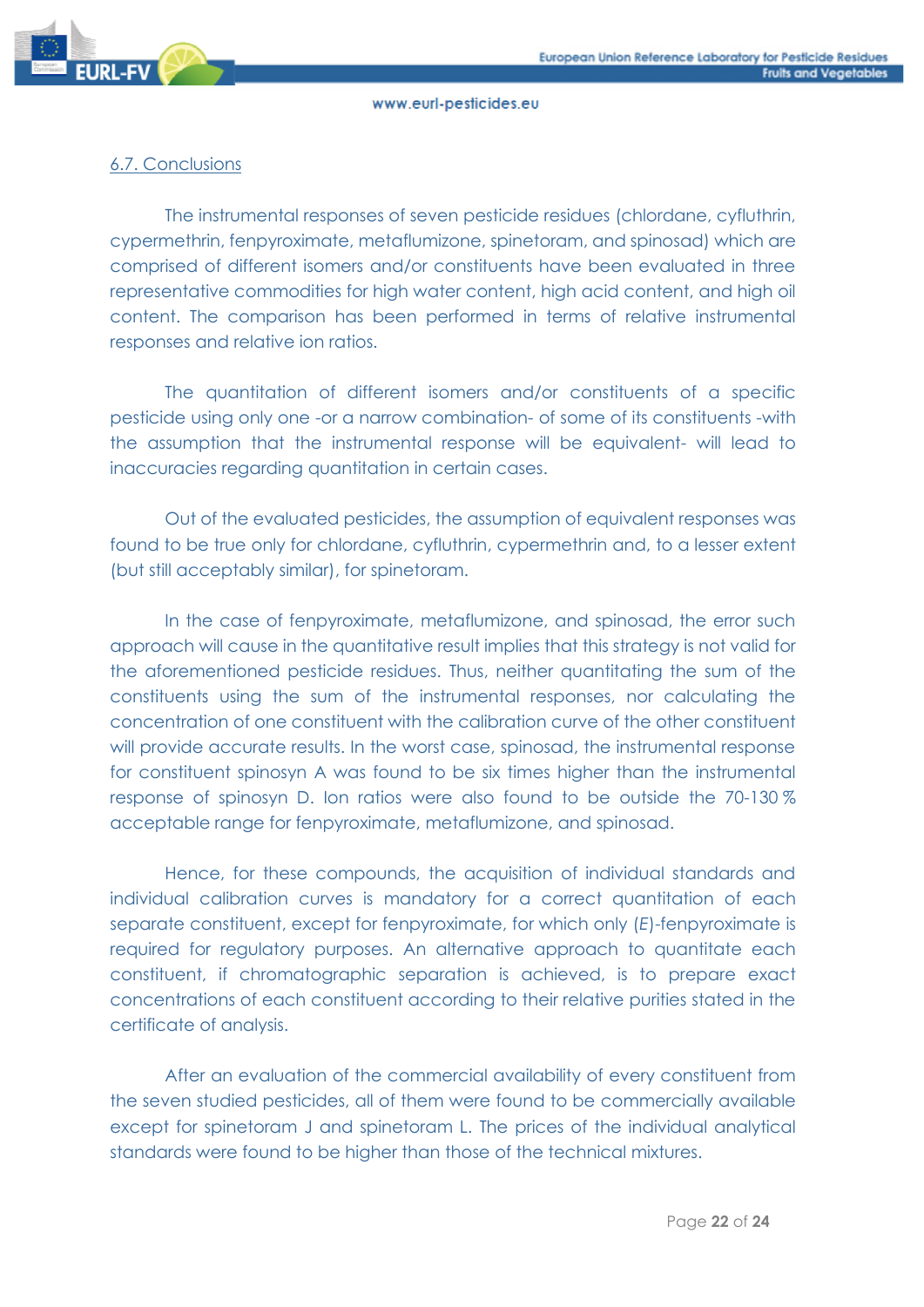

In conclusion, differences in the instrumental responses have been found for some of the evaluated pesticides comprised of two or more isomers and/or constituents, whereas for others these differences have been found to be negligible. Hence, laboratories should evaluate every pesticide residue which is the combination of two or several different analytes, and check whether individual standards should be obtained and employed during routine analysis, or whether technical mixtures are sufficient for correct identification and quantitation. Training courses, such as those provided annually by the EURL-FV, are a very useful tool which the laboratories can use to gain insight on compounds with several constituents.

# **7. References**

- Analyticla quality control and method validation procedures for pesticide residues in food and feed. Document No. SANTE/12682/2019.
- Berntssen, M. H. G.; Maage, A.; Lundebye, A.-K. Chemical contamination of finfish with organic pollutants and metals. In *Chemical contaminants and residues in food*, 2nd ed.; Elsevier; 2017; 517-551.
- Carbohydrates, Nucleosides, Lab, Pharma, Research & Fine Chemical Suppliers | Carbosynth. [www.carbosynth.com](http://www.carbosynth.com/) (accessed February the 22<sup>nd</sup>, 2021).
- COMMISSION IMPLEMENTING REGULATION (EU) 2019/533 of 28 March 2019 concerning a coordinated multiannual control programme of the Union for 2020, 2021 and 2022 to ensure compliance with maximum residue levels of pesticides and to assess the consumer exposure to pesticide residues in and on food of plant and animal origin.
- EU Pesticides Database | Food Safety. [https://ec.europa.eu/food/plant/pesti](https://ec.europa.eu/food/plant/pesticides/eu-pesticides-db_en)[cides/eu-pesticides-db\\_en](https://ec.europa.eu/food/plant/pesticides/eu-pesticides-db_en) (accessed February the 19th, 2021).
- Home | Food and Agriculture Organization of the United Nations. [www.fao.org](http://www.fao.org/) (accessed February the 19th, 2021).
- LGC Standards. <https://www.lgcstandards.com/> (accessed February the 22nd, 2021).

Sigma-Aldrich. [https://www.sigmaaldrich.com](https://www.sigmaaldrich.com/) (accessed February the 22<sup>nd</sup>, 2021).

Turner, J. A. The pesticide manual, 18<sup>th</sup> ed.; BCPC; 2018.

Working document on pesticides to be considered for inclusion in the national control programmes to ensure compliance with maximum residue levels of pesticides residues in and on food of plant and animal origin (SANCO/12745/2013).